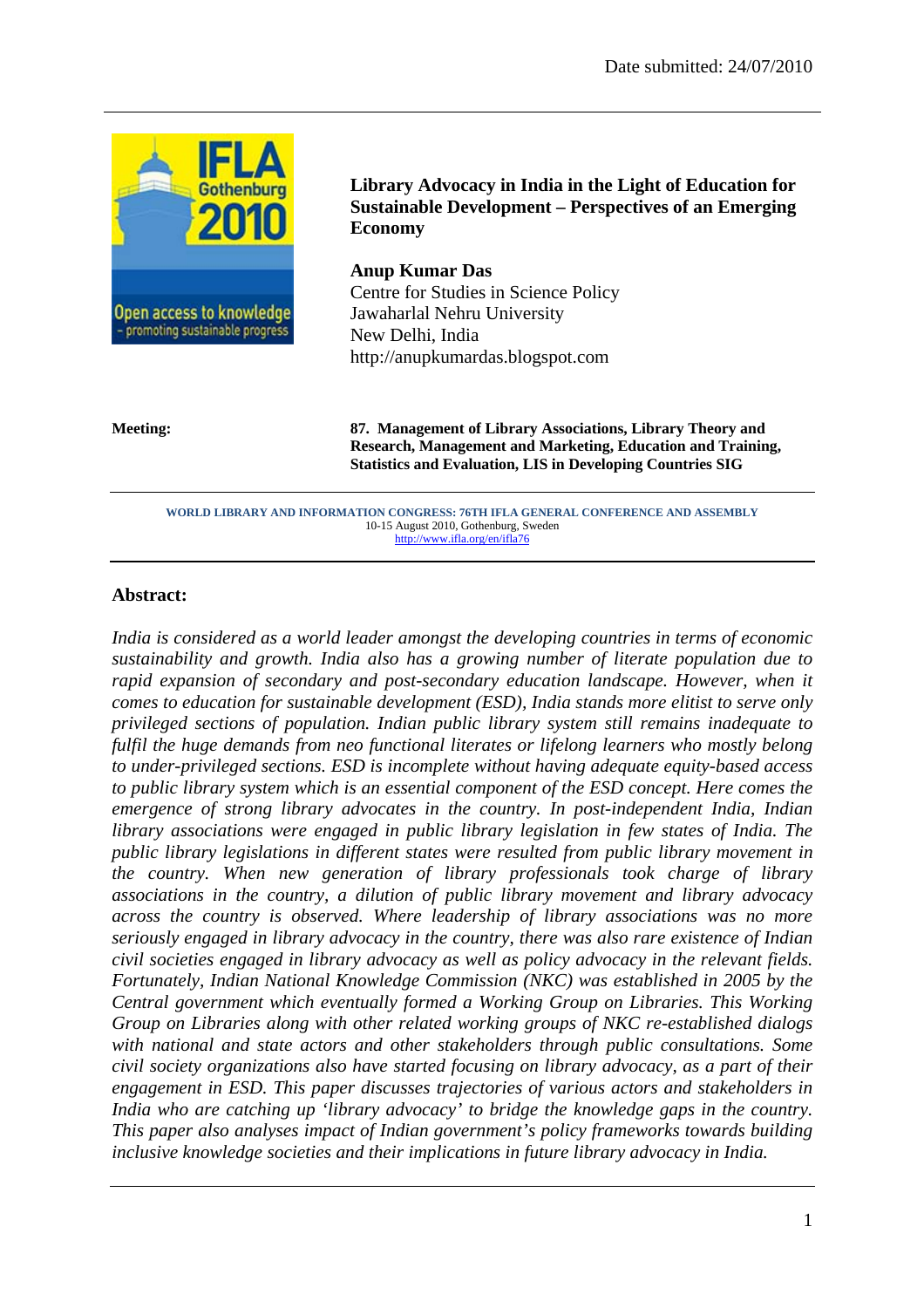## **1.0 Introduction**

Knowledge and digital divides are very prevalent in global south, due to concentration of socio-economic disparities, population explosion, low level of literacy, besides many other socio-economic cultural barriers. India is considered as an exemplar emerging knowledge economy in global south, due to availability of human talents in the country. But major challenges lie in transforming human talents into human capitals as well as transforming other national resources into economically productive social capitals.

Education brings prosperity at very local level and it reflects when a new generation of educated population becomes much more economically active, productive and empowered than preceded ones. Emerging knowledge economy thus ensures transformation of Indian society, particularly middle and lower middle class families across the country, with a dream interweaved to serve globalized world. Many Indian states, although overshadowed by high degree of economic growth in some industrial sectors and in some segments of 'enlightened' population, have many socio-economic challenges before them in order to ensure inclusive growth and inclusive development to the marginalized and socially-excluded communities. Myth of India's economic losses due to population explosion as predicted and perceived few decades ago is now over. Indian industries employ/possess young, talented and productive workforce as opposed to developed world's aging workforce [Nilekani, 2009]. Thus India has witnessed emergence of globalized knowledge-based industries across the country with a penetration of information technology (IT), ITenabled services (ITES), knowledge process outsourcing (KPO), biotechnology and pharmaceutical firms.

Here comes the role of formal education, vocational education, technical education, lifelong learning and their essential facilitator library and information centres. Several social sectors have champions in outreaching their causes to appropriate forums leading to policy formulation, programme implementation and achievement of goals in phased manner. These social sectors have created a dedicated pool of advocates and champions with strong leadership skills and visions. Now library advocacy in India, although intertwined with other social movements, needs a distinct identity in order to push agendas at various policy forums for strengthening of public library systems and services across the country. Leaderships of library associations and chief executives of India's apex library bodies (such as RRRLF, INFLIBNET, National Library, etc.) are not visible in the different social movements and policy advocacy forums, other than few LIS-related areas, although there is a need for developing collaborative partnerships in enhancing provisions of universal access to knowledge and information. Probably due to long association with government functionaries in their professional career, these eminent library professionals are also not connected with civil society-led community library development projects for marginalised communities.

Thus this paper attempts to look inward. This paper examines various social movements and how library advocacy is intertwined with these movements.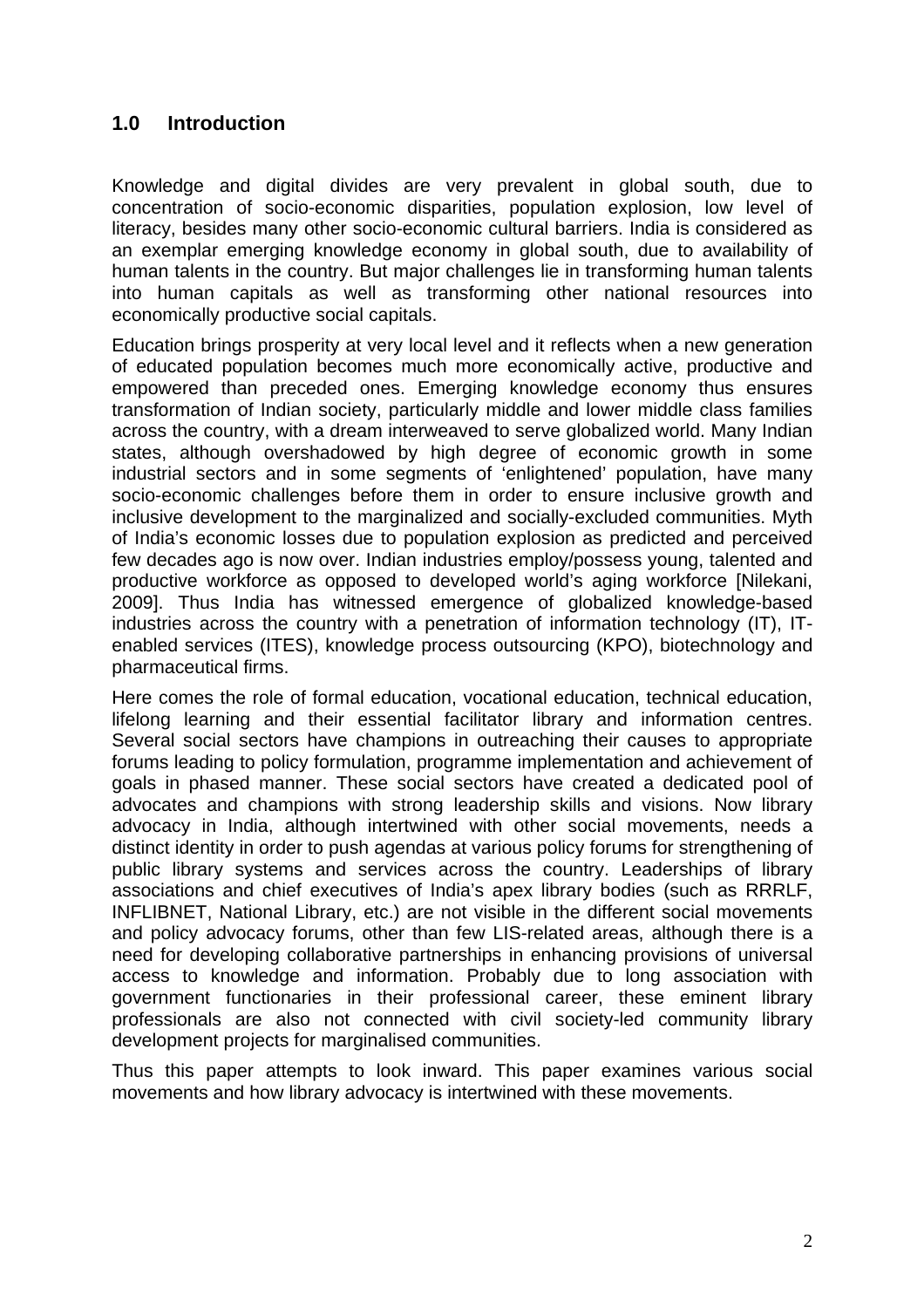## **2.0 Reflections on Library Advocacy in Different Social Sectors in India**

#### **2.1 Education for Sustainable Development (ESD)**

Education for Sustainable Development (ESD) is a concept of the educational process for achieving human development in an inclusive, equitable, secure and sustainable manner. Education is a mean for all round of human development, more specifically "the three pillars of human development", i.e., economic growth, social development, and environmental protection as proposed by UNDP.

To widespread ESD concept and ESD-related actions in the member countries, United Nations General Assembly adopted a resolution in December 2002 and declared period of 2005-2014 as the United Nations Decade of Education for Sustainable Development (DESD). UNESCO is designated as lead agency for the promotion of the Decade. DESD is celebrated across the world including in India by taking appropriate actions ranging from of policy formulation, legislative changes, standard setting, sensitization and awareness raising of various stakeholders and affected communities.

ESD is greatly promoted through IEC (Information, Education and Communication) materials. IEC products are very effective tool for sensitization, outreach and awareness raising of various stakeholders including affected communities. IEC products also serve as documentary supplements for campaign, lobbying, advocacy works across the ESD domains.

To formulate focused action plans and implementation strategies, UNESCO divides ESD domain in eight areas or themes [www.unesco.org/en/esd/] . These are:

- Sustainable Urbanization
- Sustainable Consumption
- Peace and Human Security
- Rural Development
- Cultural Diversity
- Gender Equality
- Health Promotion
- Environment

These themes cover all specialised activities interlinking sustainable development with human development, livelihood development, environment protection, climate change mitigation, human rights and several other key issues. Figure 1 depicts a pictorial representation ESD and its focal themes. These themes are supplementing each other in order to achieve overall human development in all countries. Among these focal themes, some themes are already promoted in India. There is strong presence of advocacy, campaign, lobbying and outreach activities in India for the themes like environment education, health promotion, gender equality, rural development and sustainable urbanization. Other themes such as sustainable consumption, peace and human security and cultural diversity, are relatively new to the country thus need more concerted efforts to promote them with activities like policy formulation, standardization, outreach, sensitization and awareness raising.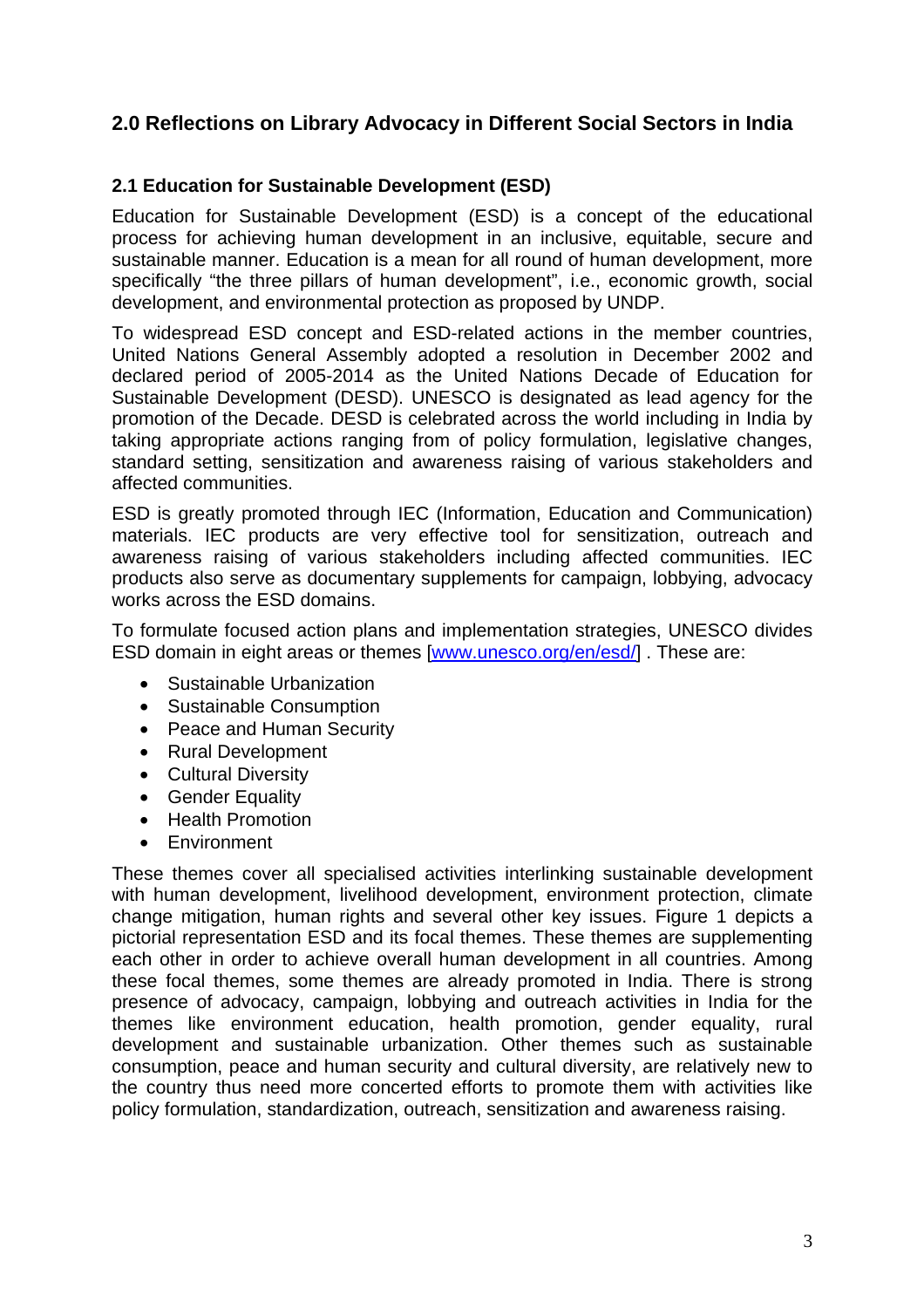

**Figure 1: Education for Sustainable Development (ESD) and its Focal Themes** 

National Knowledge Commission recognizes importance of knowledge sharing platforms for diffusion of subject-based knowledge and information to the practitioners, grassroots workers, policymakers, legislators, academicians, students as well as common citizens. Some civil society organizations, in collaboration with NKC and respective union ministry, have taken charge to create and maintain national portals on ESD and MDG themes. These portals have become a collaborative platform on the respective subject in addressing development challenges and achieving the Millennium Development Goals (MDGs). These portals systematically archive all important documents pertaining to the subject/ theme, such as policy papers, research reports, research papers, media articles and self-learning study materials. These portals empower registered users to upload their documents relevant to the subject/theme. These portals also have Web 2.0 features, such as blog, wiki, RSS feeds and social book-marking through social networks for enhancing interactivity with the end users and for real time information diffusion. The important knowledge portals, conceived by NKC and implemented by its partner organizations, are:

- *India Biodiversity Portal* (www.indiabiodiversity.org), developed and maintained by Consortium of Partners that includes Alternative Law Forum, Ashoka Trust for Research in Ecology and the Environment (ATREE), Foundation for Ecological Security (FES), French Institute of Pondicherry, National Centre for Biological Sciences (NCBS) and some other civil society institutions.
- *Teachers of India* (www.teachersofindia.org) a portal for Indian Education, developed and maintained by Azim Premji Foundation, Bangalore.
- *India Environment Portal* (www.indiaenvironmentportal.org.in), developed and maintained by Centre for Science and Environment (CSE), New Delhi.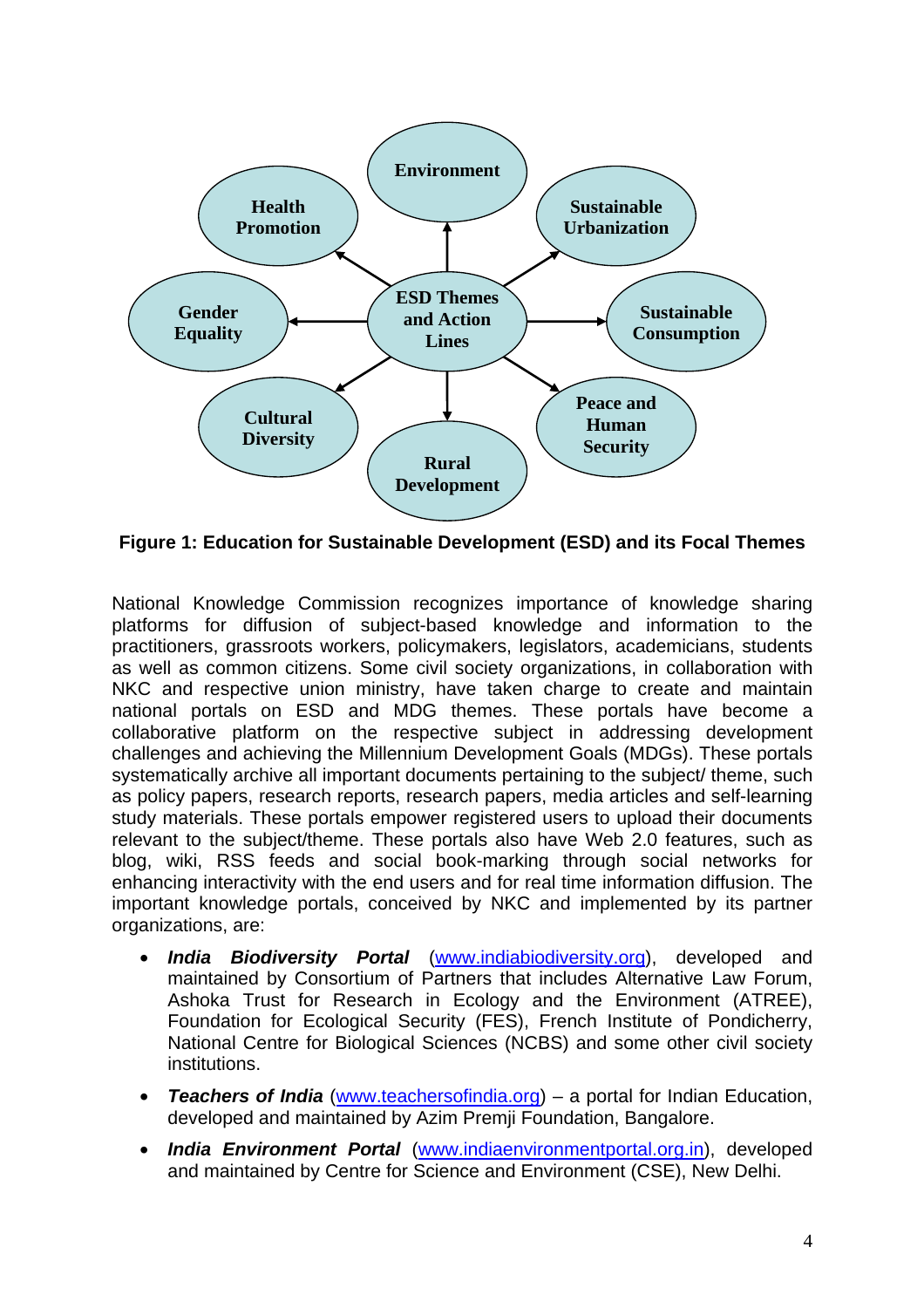- *India Energy Portal* (www.indiaenergyportal.org), developed and maintained by The Energy and Resources Institute (TERI), New Delhi.
- *India Water Portal: Safe, sustainable water for all* (www.indiawaterportal.org), developed and maintained by Arghyam, Bangalore. India Water Portal has several subsets such as India Sanitation Portal (http://indiasanitationportal.org), Conflicts Water Portal (http://conflicts.indiawaterportal.org), Schools Water Portal (http://schools.indiawaterportal.org), Hindi Water Portal (http://hindi.indiawaterportal.org) and Kannada Water Portal (http://kannada.indiawaterportal.org) for reaching out more specific user groups based on language and theme.
- *India Development Gateway* (InDG) (www.indg.in) a portal for rural and social development, developed and maintained by Centre for Development of Advanced Computing (C-DAC), Hyderabad.
- *Sakshat* (www.sakshat.ac.in) a portal for Indian higher and technical education, developed and maintained by Indira Gandhi National Open University (IGNOU), New Delhi.

The concept of ESD is greatly promoted in India by different organizations along with appropriate contents. Many ESD efforts are in receipt of corporate supports as many themes directly or indirectly linked with industries, their sustainability and future orientations. People's support and participation in ESD-related activities are noticeable across sections of the society due to their linkages with promotion of livelihood options, community development and inclusive growth. Advocacy, lobbying, campaign and outreach activities in ESD areas are greatly visible across the country. As ESD activism promotes policy advocacy and lobbying both with the governments and industries, library advocacy will be surely benefited from ESD's champions and success stories.

## **2.2 Inclusive Education**

India has witnessed a height of advocacy, lobbying, campaign, and even judiciary activism in the areas of inclusive education, right to education and education for sustainable development (ESD) before these are being formally adopted in different legislative forms. Different international standards and instruments in the said areas were also in place where India was a signatory as UN member country, but there were limited consensus among legislators, policymakers and educational administrators to implement important aspects of those. Several social movements were initiated at the grassroots level to sensitize beneficiaries of inclusive education as well as policymakers and legislators. There were also community-led policyseeking exercises to initiate dialogues within the national and state governments and shaping up necessary legislations for transforming inclusive education space. The *Right of Children to Free and Compulsory Education Act* or Right to Education Act (RTE) was passed by the Indian parliament on  $4<sup>th</sup>$  August 2009 and it came into force on 1<sup>st</sup> April 2010. India became one of 135 countries to make education a fundamental right of every child at the time of its introduction. The Act describes the modalities of the provision of free and compulsory education for children between 6 and 14 in India. This is one such Acts that is associated with a long social movement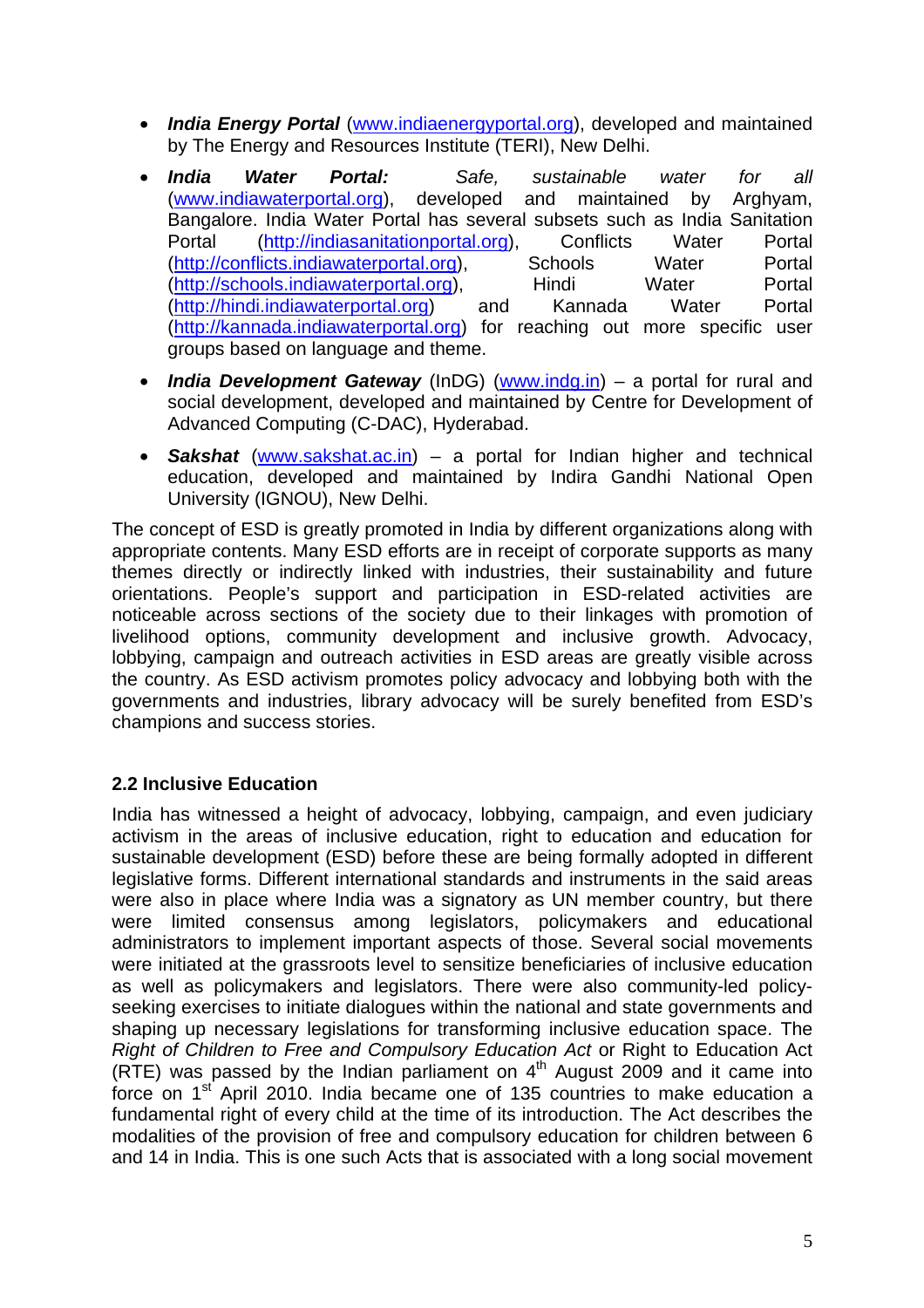with a rigorous process of lobbying, campaign and advocacy by the groups of activists, social workers, practitioners and other stakeholders.

To supplement mandates of right to education, Government of India initiated a flagship programme named 'Sarva Shiksha Abhiyan' (SSA) for achievement of Universalization of Elementary Education (UEE) in making free and compulsory education to the children of 6-14 years age group [www.ssa.nic.in]. This is a national programme interlinked with UNESCO's Education for All programme at the global level. SSA is targeted at expansion of inclusive and vocational education without compromising their quality. SSA reaches out to school dropouts, marginalized communities and nomads through a dedicated network of education providers across state and district level. SSA also utilizes facilities and infrastructure of existing schools in districts for achieving its targets.

The RTE Act as well as SSA have made provision of 'No School without a Library' along with other basic infrastructures in a school. Universalization of primary education essentially will enhance social demand for universal access to information and knowledge. Thus this Act has paved way for another social movement 'every village a library', or 'every village a knowledge resource centre' in a refined form, for fostering universal access to information and knowledge.

Public libraries have been facilitating socio-economic empowerment of communities by supplementing formal education, vocational education, adult education, self learning and lifelong learning processes. The country needs to establish more than 600,000 rural public libraries across the country, particularly in remote and underserved areas in order to meet the target of 'every village a library' [Pyati, 2009]. Similarly, the RTE Act has mandated all schools to maintain a school library to supplement teaching and learning process. After modernization of existing public and school libraries and establishment of new ones across the country, these libraries will substantially contribute to India's dream of inclusive knowledge societies.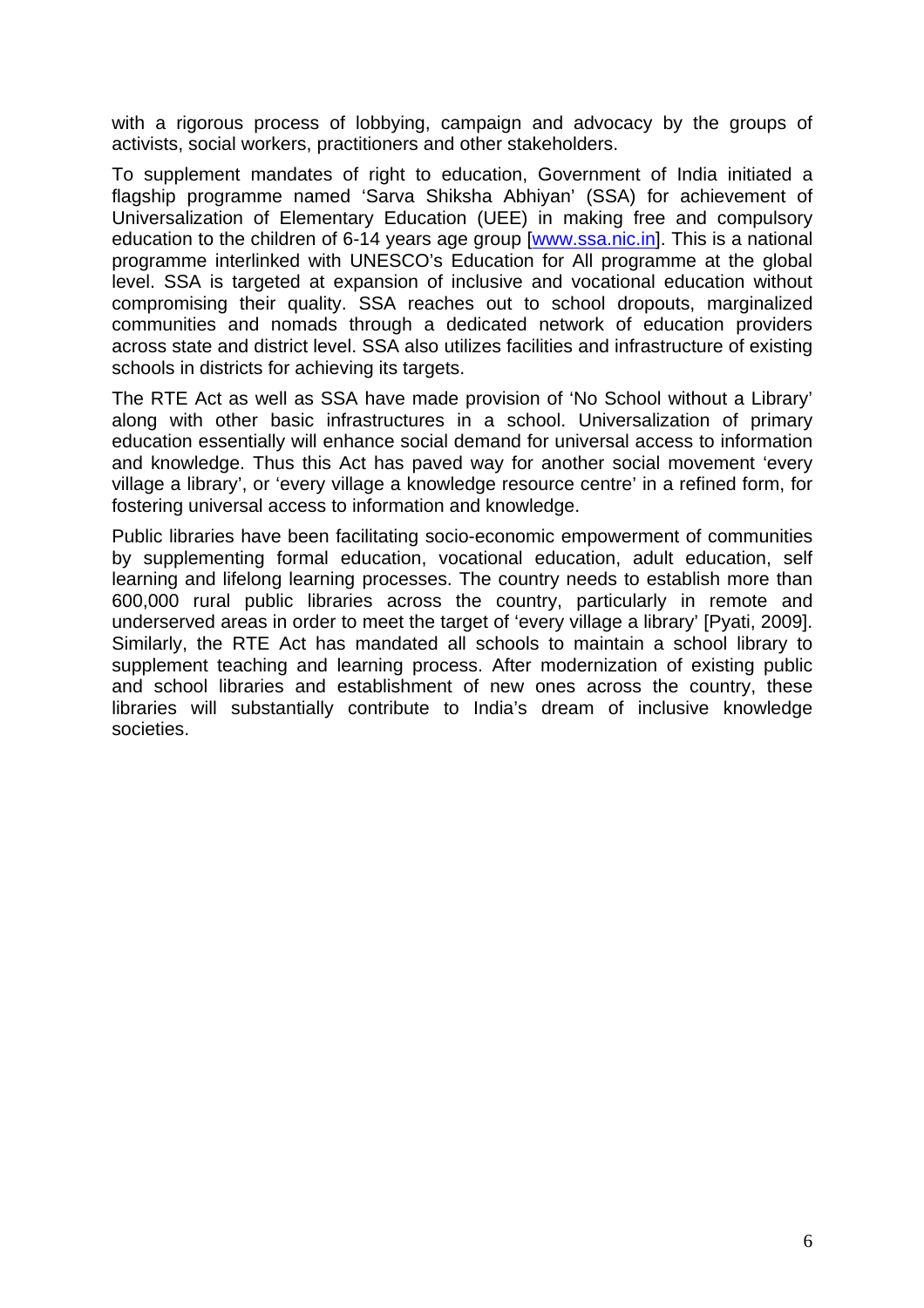## **2.3 Millennium Development Goals (MDGs)**

During United Nations Millennium Summit in 2000, 189 world leaders made historic promise to meet the Millennium Development Goals (MDGs), which are international development goals for improving social and economic conditions in the world's poorest countries [www.un.org/millenniumgoals/]. MDGs are placed in actions in collaboration with all UN agencies, several international NGOs, national legislators, policymakers and development practitioners in various countries having below average human development index. The eight MDGs are:

- 1. Eradicate Extreme Poverty and Hunger
- 2. Achieve Universal Primary Education
- 3. Promote Gender Equality and Empower Women
- 4. Reduce Child Mortality
- 5. Improve Maternal Health
- 6. Combat HIV/AIDS, Malaria and other Diseases
- 7. Ensure Environmental Sustainability
- 8. Develop a Global Partnership for Development

Several international campaigns are in existence for promoting MDG actions targeted at most affected communities in the developing and least-developed countries. These campaigns aim at engaging stakeholders in whole life cycle of the focused actions starting from conceptualization to implementation of action plans. Important campaigns are:

- Campaign to End Poverty by 2015 (www.endpoverty2015.org)
- Petition to End Hunger (www.1billionhungry.org)

In India several MDG related interventions have been planned and implemented in collaboration with UN agencies, international donor agencies, government agencies and civil society organizations. MDGs are now a mere five years away. India still has a long way to go before any of the MDG targets are achieved by 2015. As per the MDG Monitor (www.mdgmonitor.org), most goals fall short of the halfway mark and goal four is off track. If efforts are focused towards these goals then there are possibilities of some success with four and bringing lagging ones back on track.

UN Solution Exchange India (www.solutionexchange-un.net.in), an Initiative of the United Nations Country Team in India, facilitates communities of development practitioners in addressing challenges of MDG intervention programmes across the country. Solution Exchange utilizes this UN-sponsored space where development practitioners exchange each other's solutions to the day-to-day challenges they face. Solution Exchange member communities also collaboratively involve in policy advocacy and political lobbying to sensitize legislators, policymakers, bureaucrats and government officials of union, states and local governments on burning issues related to MDGs, ESD and human development. Solution Exchange activities are specifically designed for intervening and achieving MDGs across states of India as well as in South Asia. Solution Exchange is divided into 13 communities or e-mailbased discussion forums as shown in Table 1. Each community serves at least one MDG. On the other hand, one MDG can have one or more Solution Exchange communities, as indicated in Table 1, for the achievement of specific goal by year 2015. Table 1 also shows that Solution Exchange India serves several ESD themes in order to achieve thematic priorities of each theme.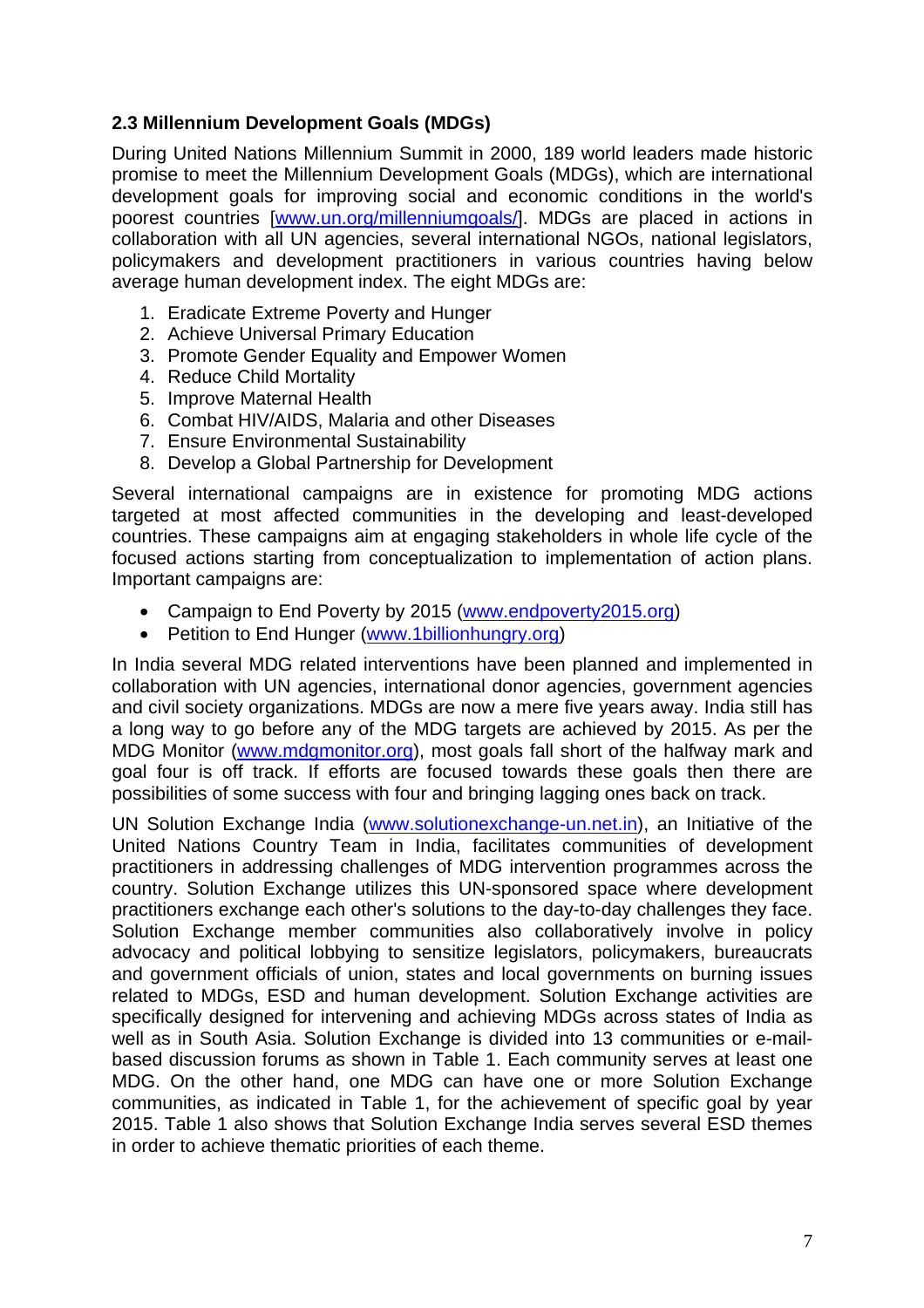| SI.            | Name of                       | <b>Related MDG</b>                                                                        | <b>Related ESD Theme</b>                                                          | <b>Facilitating</b>                                     | Launched         |
|----------------|-------------------------------|-------------------------------------------------------------------------------------------|-----------------------------------------------------------------------------------|---------------------------------------------------------|------------------|
| No.            | <b>Community</b>              |                                                                                           |                                                                                   | <b>Agency</b>                                           | in               |
| 1              | <b>AIDS</b>                   | Combat HIV/AIDS,<br>malaria and other<br>diseases                                         | <b>Health Promotion</b>                                                           | <b>UNAIDS</b>                                           | <b>July 2005</b> |
| $\overline{2}$ | <b>Climate Change</b>         | Ensure<br>environmental<br>sustainability                                                 | Environment;<br>Sustainable<br>Urbanization;<br>Sustainable<br>Consumption        | <b>UNDP</b>                                             | October<br>2009  |
| 3              | Decentralization              | Eradicate extreme<br>poverty & hunger                                                     | Peace and Human<br>Security; Rural<br>Development;<br>Sustainable<br>Urbanization | <b>UNDP</b>                                             | <b>July 2005</b> |
| $\overline{4}$ | <b>Disaster</b><br>Management | Ensure<br>environmental<br>sustainability                                                 | Sustainable<br>Urbanization;<br>Environment                                       | <b>UNDP</b>                                             | April 2007       |
| 5              | Education                     | Achieve universal<br>primary education                                                    | All ESD themes                                                                    | <b>UNESCO&amp;</b><br><b>UNICEF</b>                     | August<br>2005   |
| 6              | Food & Nutrition<br>Security  | Eradicate extreme<br>poverty & hunger                                                     | Rural Development;<br>Sustainable<br>Consumption                                  | FAO and<br>Nutrition<br>Foundation<br>of India<br>(NFI) | <b>June 2005</b> |
| $\overline{7}$ | Gender                        | Promote gender<br>equality and<br>empower women                                           | <b>Gender Equality</b>                                                            | <b>UNIFEM</b><br>and<br><b>UNICEF</b>                   | <b>June 2005</b> |
| 8              | <b>ICT</b> for<br>Development | Develop a global<br>partnership for<br>development                                        | All ESD themes                                                                    | <b>UNESCO</b><br>and UNDP                               | November<br>2006 |
| 9              | Maternal & Child<br>Health    | Reduce child<br>mortality; Improve<br>maternal health                                     | <b>Health Promotion</b>                                                           | WHO,<br><b>UNICEF</b><br>and<br><b>UNFPA</b>            | April 2005       |
| 10             | Microfinance                  | Eradicate extreme<br>poverty & hunger;<br>Promote gender<br>equality and<br>empower women | Peace and Human<br>Security; Rural<br>Development;<br><b>Gender Equality</b>      | UNDP and<br><b>ILO</b>                                  | October<br>2006  |
| 11             | Water                         | Ensure<br>environmental<br>sustainability                                                 | Environment                                                                       | <b>UNICEF</b><br>and UNDP                               | <b>June 2005</b> |
| 12             | Work and<br>Employment        | Eradicate extreme<br>poverty & hunger                                                     | Peace and Human<br>Security                                                       | ILO and<br><b>UNDP</b>                                  | October<br>2005  |
| 13             | Karnataka<br>(Bilingual)      | All MDGs                                                                                  | All ESD themes                                                                    | <b>UNICEF</b><br>Hyderabad                              | November<br>2008 |

**Table 1: Solution Exchange Communities in India** 

## **2.4 Right to Information (RTI) or Freedom of Information (FoI)**

The freedom of information or right to information is a fundamental principle in a democracy to empower citizens with government and governance related information. The right to information ensures universal access to government-held information and public domain information. India's RTI movement was an attempt to bring inclusive growth and development at the doorsteps of marginalised communities and other backward communities through social welfare schemes of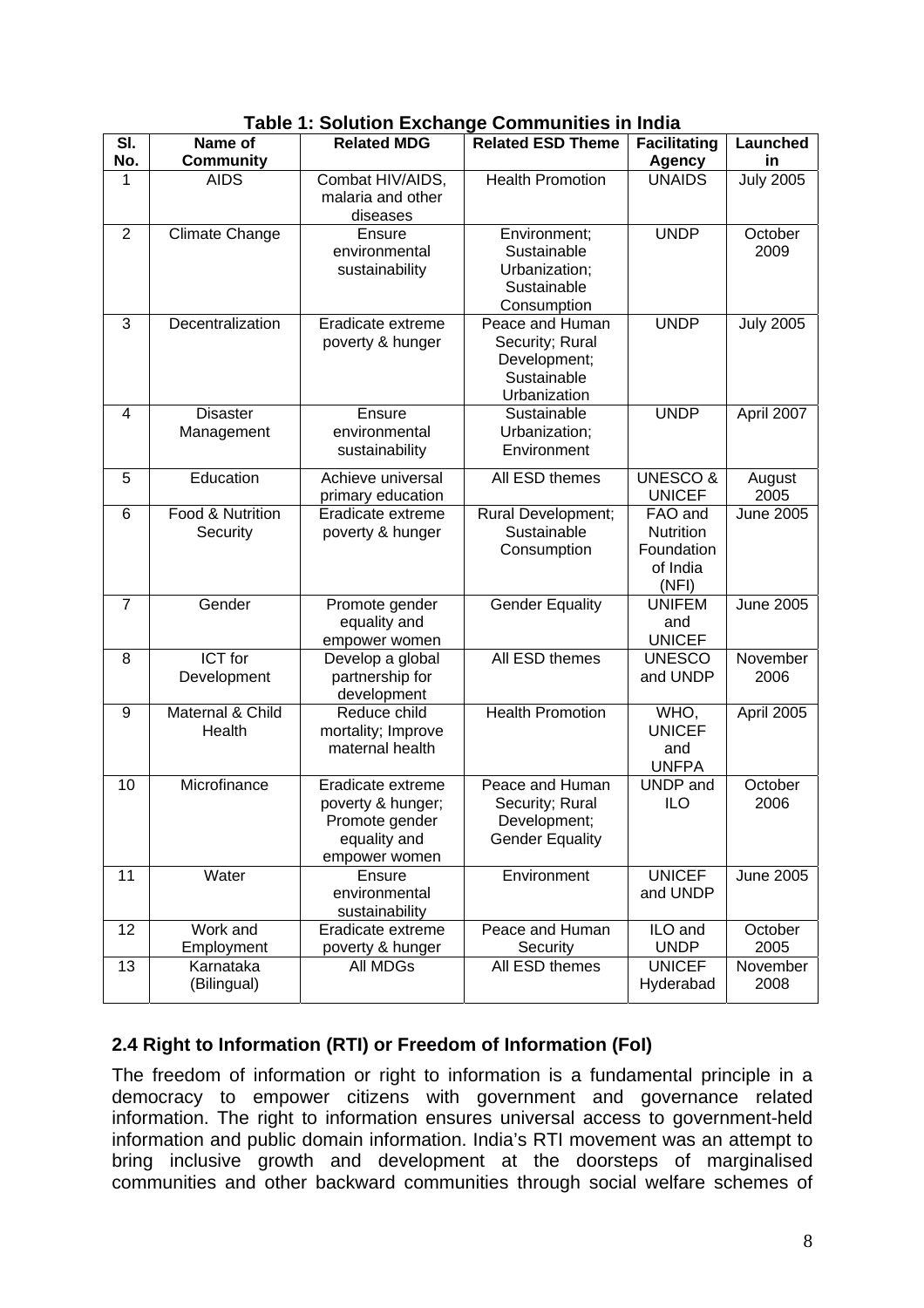the national and state governments. There were rampant corruptions, misuse and drainage of public exchequers that needed check and balance as well as social audit by the stakeholders and beneficiaries. India's *Right to Information Act 2005* ensures transparency and accountability in functioning of all government departments and organizations – from central to state and local level [http://righttoinformation.gov.in/]. RTI Act has mandated to voluntarily disclosure of information, which should be available through websites of respective government body. After implementation of RTI Act in the country, several NGOs are engaged in sensitization and awareness raising of common citizens for its widespread use across the country. This Act is reported to have good impact in effective programme delivery of different flagship schemes across the country such as, the Mahatma Gandhi National Rural Employment Guarantee Act (NREGS) for enhancing the livelihood security of people in rural areas; effective delivery of public utility services such as postal services and so on.

RTI activists are widely dispersed across the country in helping out RTI applicants in filling right applications for seeking necessary information from government departments. RTI activism has expanded horizons of provisions of public-domain information and government-held information. As domain of RTI advocacy is closely related to domain of library advocacy in India, India's library advocacy programme needs to collaborate with leaderships of RTI. Their success stories will not only give right direction to library advocacy programme, this collaborative expertise will produce champions in each state of India.

## **3.0 Library Advocacy in India – Institutional Framework**

## **3.1 National Mission on Libraries**

Indian National Knowledge Commission (NKC) was established in 2005 by the union government which eventually formed a Working Group on Libraries [Dasgupta, 2007]. This Working Group on Libraries along with other related working groups of NKC re-established dialogs with national and state actors and other stakeholders through public consultations.

NKC envisaged a transformation of India's public library system through a newly formed institution called "National Mission on Libraries". Although this was strongly recommended by the NKC through its letter to the Prime Minister of India dated December 2006, the formation of "National Mission on Libraries" is still on hold by the union government. NML was envisaged as a prelude to a regular body "National Commission on Libraries".

India has already experienced some sorts of innovations and rejuvenations through several National Missions. For example, National Mission for Manuscripts had initiated commendable tasks of conservation and preservation of documentary heritage collections through a series of innovative approaches. That includes bibliographic control of manuscripts heritage available across the country in manuscript libraries, archives, religious institutions and personal collections. Similarly, National Mission on Monuments and Antiquities is engaged in preservation of priceless antiquities, historically important monuments and heritage buildings. All these Missions are also involved in mapping of valuable resources hitherto invisible to the knowledge of subject experts.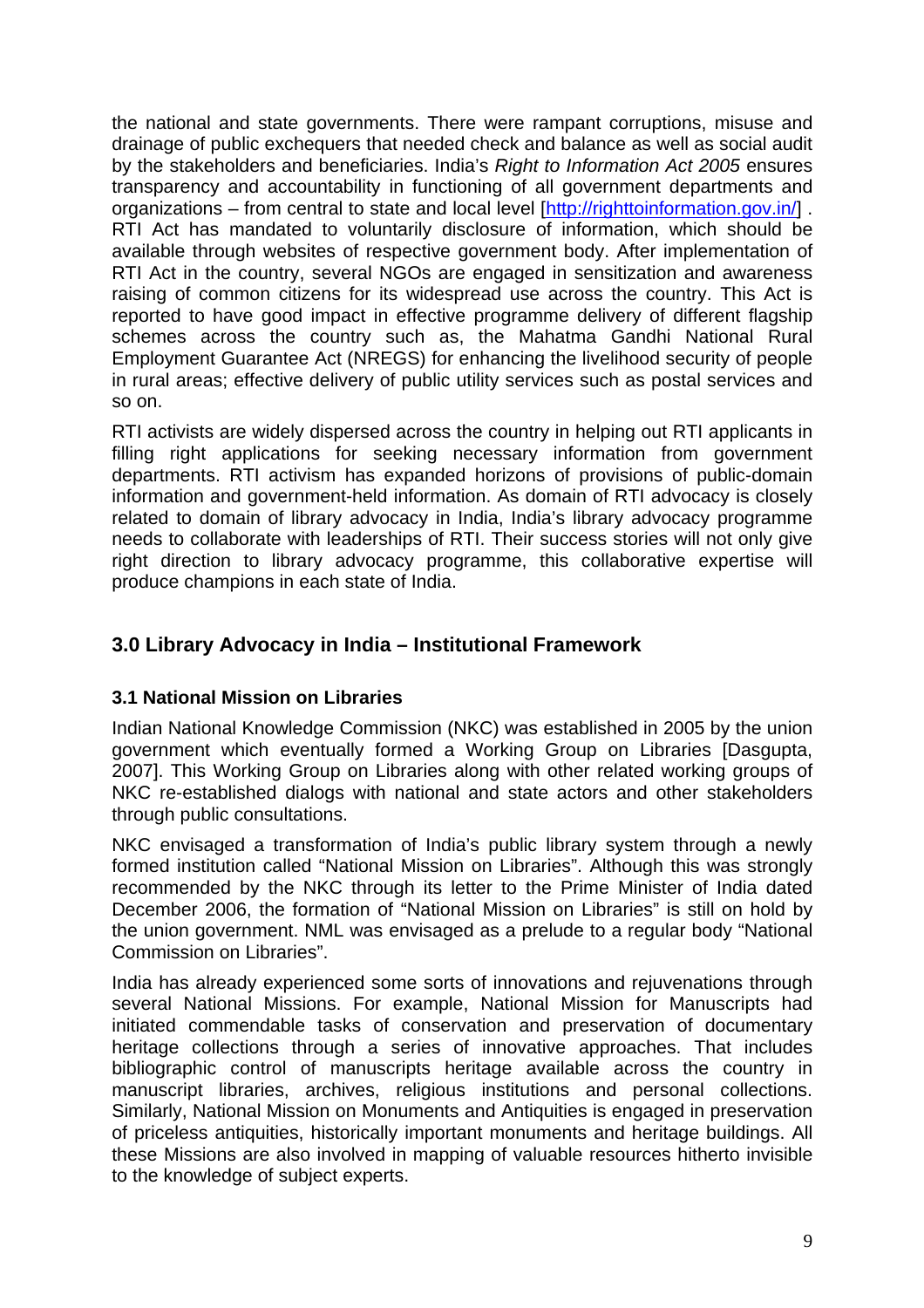National Mission on Libraries (NML) is proposed to undertake rejuvenation and revitalization of public library systems and facilities across breadth and width of the country to make information and knowledge accessible to all citizens. NML will also help in overcoming information poverty in order to reach the goal of creating an inclusive knowledge society. Libraries in India need to make a paradigm shift from their present strategy of collection or acquisition of knowledge to strategy of knowledge access. Action plans and values of NML are depicted in Figure 2. Ministry of Culture in consultation with NKC has proposed 10 point agendas for NML as listed below [PIB, 2007]:

- 1. Develop libraries and information services
- 2. Advise the government on libraries and information sector
- 3. Set standards for collection, services and technical processing
- 4. Encourage public private participation
- 5. Interact with state governments
- 6. Conserve cultural heritage
- 7. Review and assess LIS education and in-service training needs
- 8. Support R&D and technological development
- 9. Ensure access to all publications including government and institutional public documents
- 10. Set up a system for monitoring the working of public libraries.

In 2007 NKC proposed immediate setting up National Mission on Libraries for a period of three years, which may lead to the formation of the a permanent body National Commission on Libraries. Till today nothing has happened except holding few consultative meetings by officials of Ministry of Culture with group of eminent library professionals, representatives of user groups and academicians. This delay indicates that Government of India is not fully prepared/ convinced for supporting public libraries and other knowledge access facilities across the country. As described in section 2.0 of this paper, ongoing social movements should also be integrated to pressurising and lobbying with the government in achieving 'Every Village a Library' and 'No School without a Library' mottos. Thus, library associations in India need to collaborate with network of civil society groups, pressure groups and campaign organizations in order to achieve an inclusive library infrastructure across the country including setting up an apex body 'National Commission on Libraries'.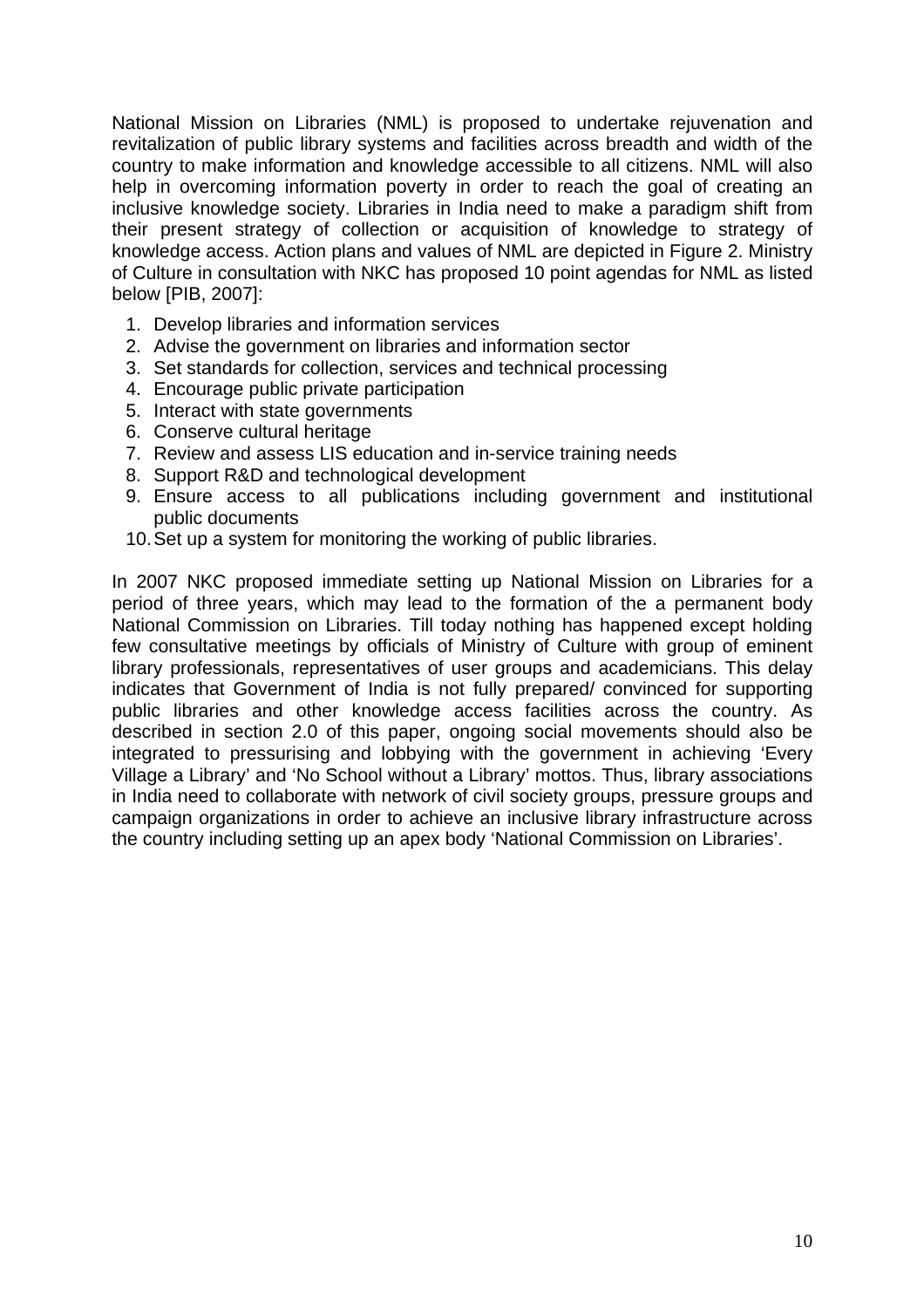

**Figure 2: Values and Action Plans of Proposed National Mission on Libraries** 

# **4.0 National Consultations for Promotion of Library Advocacy in India**

## **4.1 "Libraries on the Agenda!": Library Advocacy in the 21st Century India**

The International Seminar "Libraries on the Agenda", organized by Max Mueller Bhawan New Delhi and supported by National Knowledge Commission during 13- 14 March 2008, was first event in India of this kind having key theme of 'library advocacy' [Daum & Seth, 2008]. This seminar gathered eminent library professionals and chief executives of important library organizations. There was a consultative workshop within the seminar for strategizing advocacy for Indian libraries as well as formulating an action plan for the National Mission on Libraries as well as National Commission on Libraries. Workshop had deliberations on (a) branding and marketing for changing image of libraries in India; and (b) developing standardised ICT infrastructure for libraries in India. In this workshop a discussion took place on modalities of proposed National Census of Libraries in India (this is now carried out by Raja Rammohun Roy Library Foundation) and Indian Institute of Library and Information Science (an accreditation body for LIS education in India). This workshop proposed several library advocacy campaigns for different social segments with slogans like 'Each Village a Library', 'No School without a Library', 'Roots to Research' and 'READ India'. The mottos 'Each Village a Library' and 'No School without a Library' are mooted to be achievable by year 2010. 'Roots to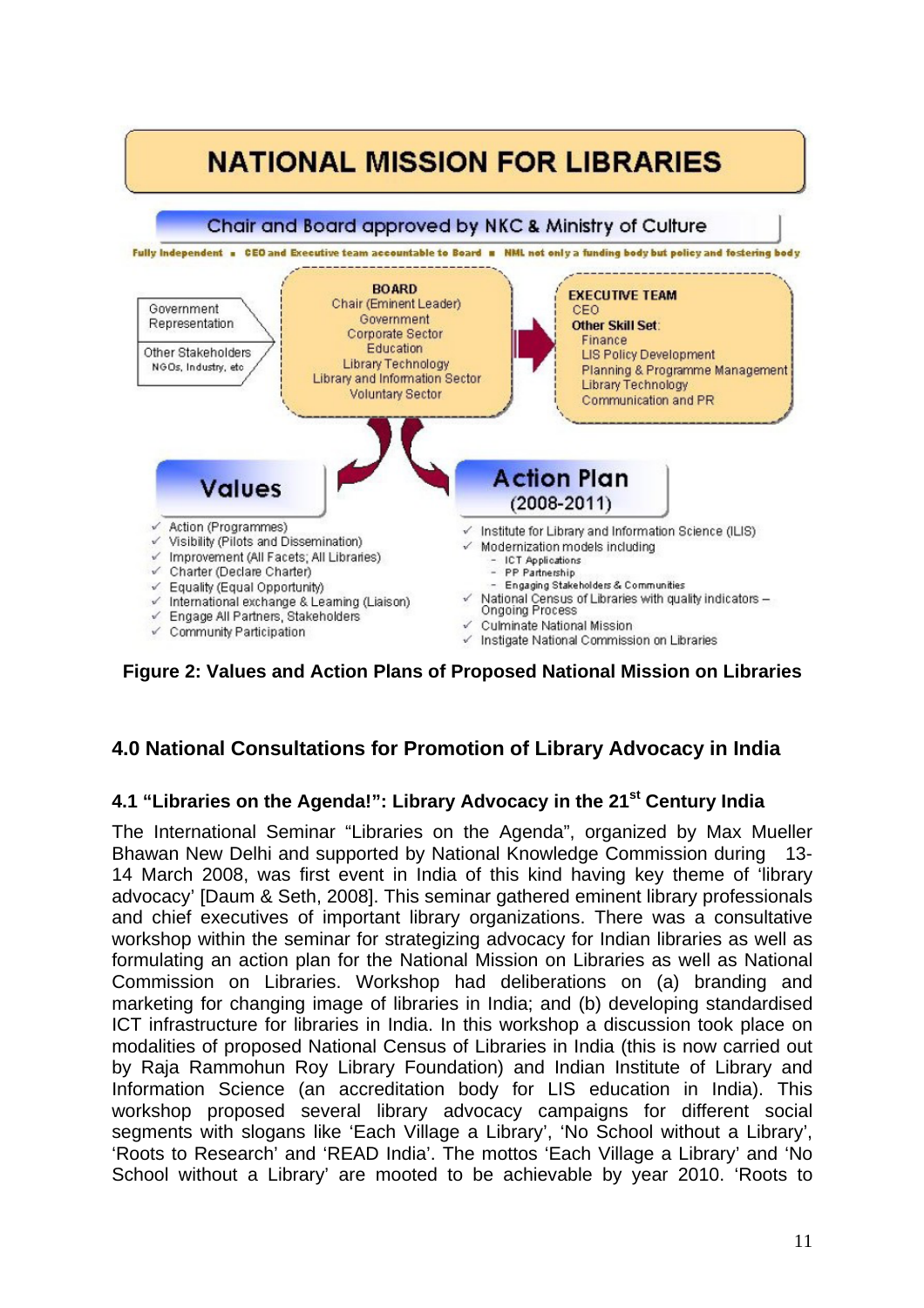Research' will facilitate access to knowledge and learning at local level to both basic and advanced users. 'READ India' stands for Read, Empower, Administer and Develop India – an overarching slogan for transformation of public library services across the country. This seminar recommended many other action lines to put libraries on the agenda. Following examples are derived by the author out of above recommendations:

- (a) While planning an international mega sports event in the country, e.g. Commonwealth Games 2010 at Delhi, planners and decision makers should be influenced to establish community libraries in the games villages. After the mega event, these libraries should be handed over to future residents of games villages.
- (b) While planning a shopping mall, a community library can be set up particularly for children of mall visitors and visiting young adults. New ambience of this library will surely attract them to the world of reading and books.
- (c) While planning a residential township, developers should be influenced to establish at least one community library to encourage all residents using library as a community information access point as well as a host of cultural activities round the year.

So, libraries need to transform along with transformation of urban spaces and urban minds.

#### **4.2 Library Advocacy track in International Conference of Academic Libraries 2009**

The International Conference of Academic Libraries 2009, organized by the Delhi University Library System (DULS) during 5-8 October 2009, was another major event in India where international and national leaders attempted to promote library advocacy concept in the South Asian region. This conference had drawn internationally renowned library advocates including IFLA President Ms Ellen Romana Tise, Indian National Knowledge Commission Chairperson Mr. Sam Pitroda, OCLC President Jay Jordan, NKC Working Group on Libraries Chairperson Ms. Kalpana Dasgupta beside many other personalities. There was also an attempt to bring library advocates among university vice-chancellors and other top educational administrators, who were involved in a brainstorming session in the conference on the issues of future role of academic libraries. In its prelude, organizers of ICAL 2010 observed that "the libraries of the developing nations are faced with serious crisis of establishing its identity. The conference intends to coin an Advocacy theme 'Right to Read' which involves providing all possible facilities to the user community. This is due to lack of inter-personal relationship between the exchequers, users, and partners and between the informed citizens. While many of the developed nations have brought the libraries in the forefront of nation's activities, the developing nations especially India requires to develop an advocacy model based on best practices that are indigenous based on cultural, social and economic conditions" [DULS, 2009]. The findings of the satellite group meeting are accorded in the Table 2 [DULS, 2009].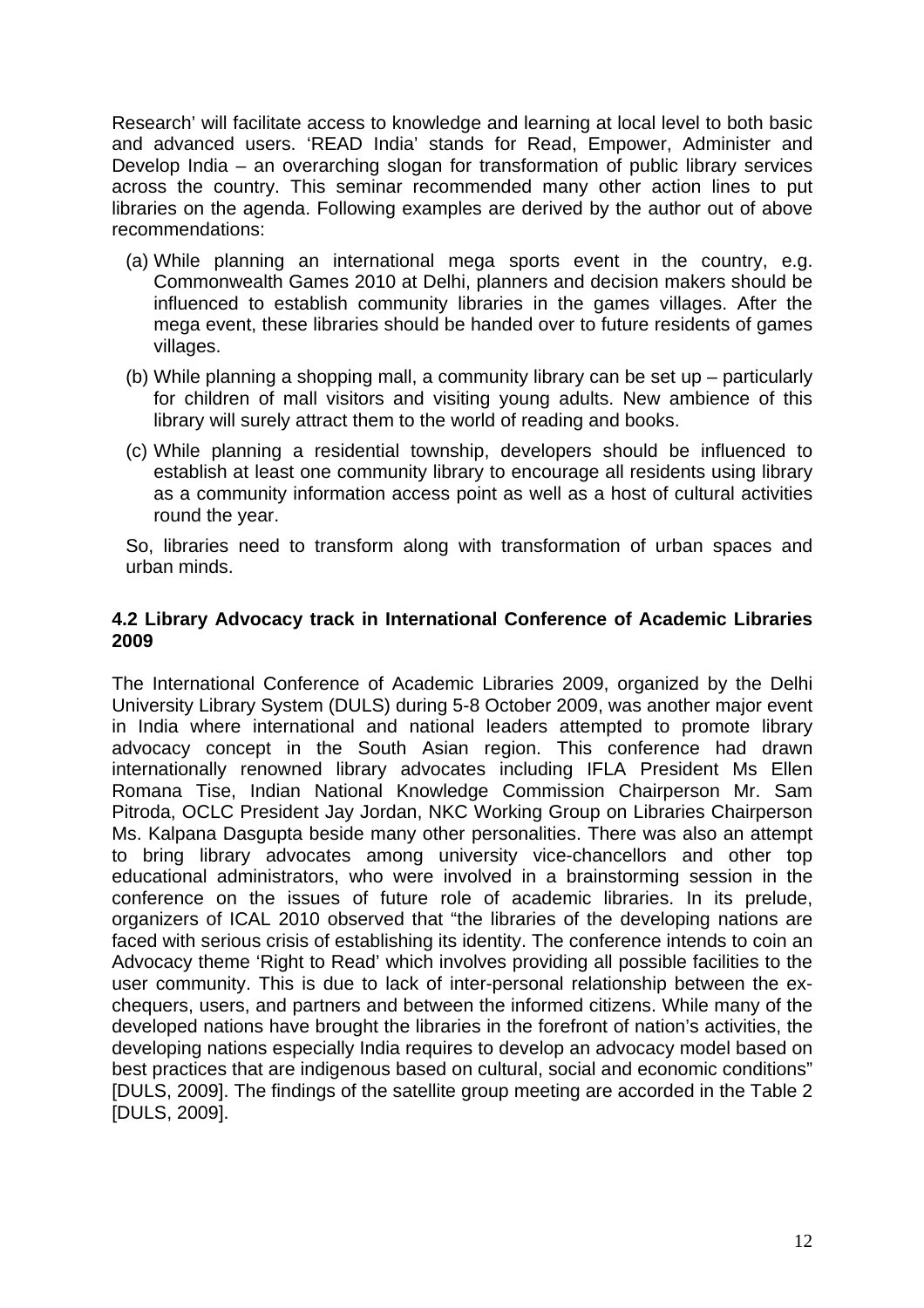#### **Table 2: Observations of special track on "Library Advocacy; Marketing and Promotion" at ICAL 2010**

| <b>Present Status</b>                                                                  | <b>Desired Status</b>                                                                                                                                                                                                                                                                                                                                   | <b>Means to Enhance</b><br><b>Status</b>                                 |
|----------------------------------------------------------------------------------------|---------------------------------------------------------------------------------------------------------------------------------------------------------------------------------------------------------------------------------------------------------------------------------------------------------------------------------------------------------|--------------------------------------------------------------------------|
| At present<br>advocacy,<br>marketing and promotion<br>are not conspicuously<br>visible | To bring into reality these   The above efforts should<br>new concepts of be made with<br>partnership, marketing<br>and promotion, synergy   services and strategies of<br>of the Department of LIS   academic libraries with<br>and library should be<br>effected and financial Friends of<br>support from corporate Association.<br>bodies be sought. | due<br>publicity for value added<br>the help of agencies like<br>Library |

## **5.0 Enhancement of Library Advocacy through Participation of All Stakeholders**

## **5.1 Building Legacy of Public Libraries in India**

Legacy of some public libraries across the states is well established among the communities they served. Many public libraries in India have been serving their communities for more than hundred years. These are now part of their living culture and shaping up socio-cultural identities. Legacy of these public libraries now needs to be well documented to showcase inspiring stories associated with them. While one community gets connected with their living heritage and local cultures through a public library, the community members will automatically support the public library over the generations. Now, library advocacy programme of the country should highlight legacy of public libraries across the country.

Legacy of a public institution like a public library can save it from any kind of deterioration by the management of that institution. For example, Nehru Memorial Museum and Library (NMML) in New Delhi holds high level of legacy among top historians, academicians and social scientists of the country as well scholars from abroad. Recently, there is an ongoing controversy on present administration of NMML. Several renowned scholars became concerned about its mismanagement and losing academic integrity. They have formed a forum to save NMML and are engaged in lobbying, campaign and advocacy to save this institution from any kind of deterioration and mismanagement. They even wrote some media articles to highlight their concerns and sent representation to the Prime Minister of India.

This way if legacy of a public library builds properly, it brings positive changes in the organization as well as keeps this public library on the right track. We need developing friends of public library forums (such as "Friends of National Library of India", "Friends of State Central Library, Kolkata", "Friends of Delhi Public Library", etc.) to engage them monitoring and evaluation of public library services as well as staff performance. There should also be proper mechanism to address grievances of its members, readers and other regular visitors.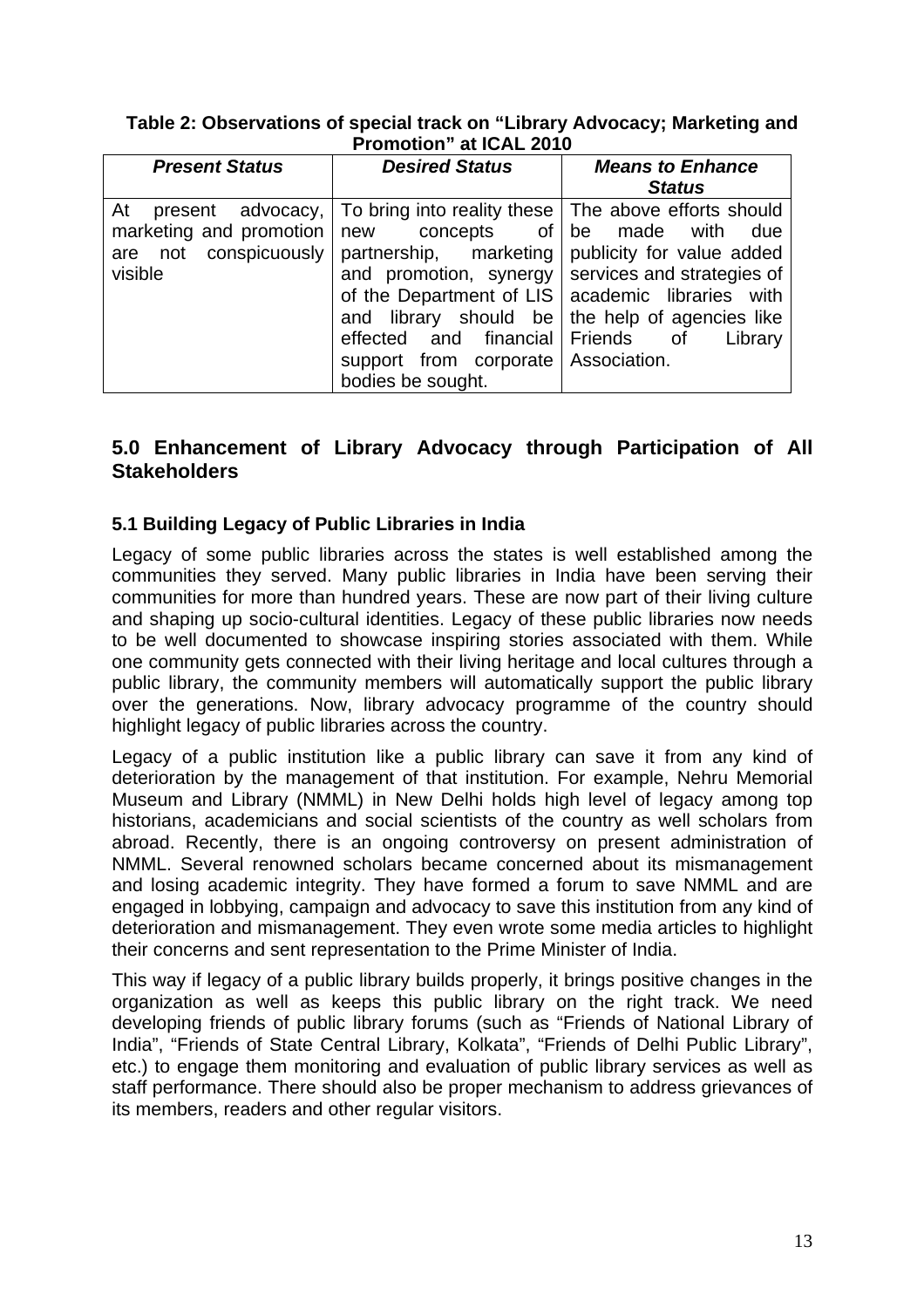#### **5.2 Community Ownership of Public Libraries**

A public library is essentially established to serve its local communities. It should be a platform for disseminating public information and community information. It becomes a platform for cultural activities and cultural exchanges involving local communities including marginalized communities. It also helps in establishing cultural identity of its surrounding localities. There are many public libraries in rural and urban areas democratically managed and run by community members. Thus, state-sponsored as well as NGO-run public libraries should establish a sense of ownership among the local communities. A public library's governing body should induct some regular library members as they are active stakeholder and know strengths and weaknesses of that particular library. When community ownership of public libraries is ensured, library services can be expanded to the non-member communities and bridging knowledge gaps can be made possible.

Few NGOs such as READ India, Room to Read - India, M.S. Swaminathan Research Foundation (MSSRF) in collaboration with international donor agencies such as International Development Research Centre (IDRC Canada) and Bill & Melinda Gates Foundation are engaged in establishing few thousands community libraries across the country – particularly at the level of reaching the unreached. These community libraries, in addition to facilitating access to knowledge, have host of many other relevant activities such as adult education, vocational education, public health awareness raising, environmental awareness raising, formation of selfhelp groups, skills up-gradation, etc. Room to Read–India has established more than 3300 community libraries since 2003 till date in collaboration with local NGOs.

Many Indian companies have established community libraries at different industrial towns, where they have presence, out of their corporate social responsibility (CSR) mandate.

This way establishment of a network of public libraries is made possible in different states, where non-government entities have taken leaderships without any intervention of state government or respective state library association.

Leaderships of state library associations should take note of this and should strategically collaborate with all these non-government entities in order to expand public library services to the marginalized and socially-excluded communities.

## **5.3 Knowledge Clouds at the Community Level**

In the last few decades we have seen several community-based, communityoriented and community-led initiatives for bridging knowledge gaps, knowledge divide and digital divide at the community level, particularly in the rural areas. Proposed "Knowledge Cloud", as shown in Figure 3, is an integrated approach to combine library, information and knowledge utilities and facilities at the community level. The library, information and knowledge facilities available in the rural and semiurban areas across the country are rural libraries, community libraries, village knowledge centres (VKC), community information centres (CIC), community multimedia centres (CMC), common service centres (CSC), telecentres, Krishi Vigyan Kendras or Agriculture Extension Centres (KVK) etc. These are being established and run by different government departments, NGOs and academic institutions, while some of them run with public-private partnership (PPP) model.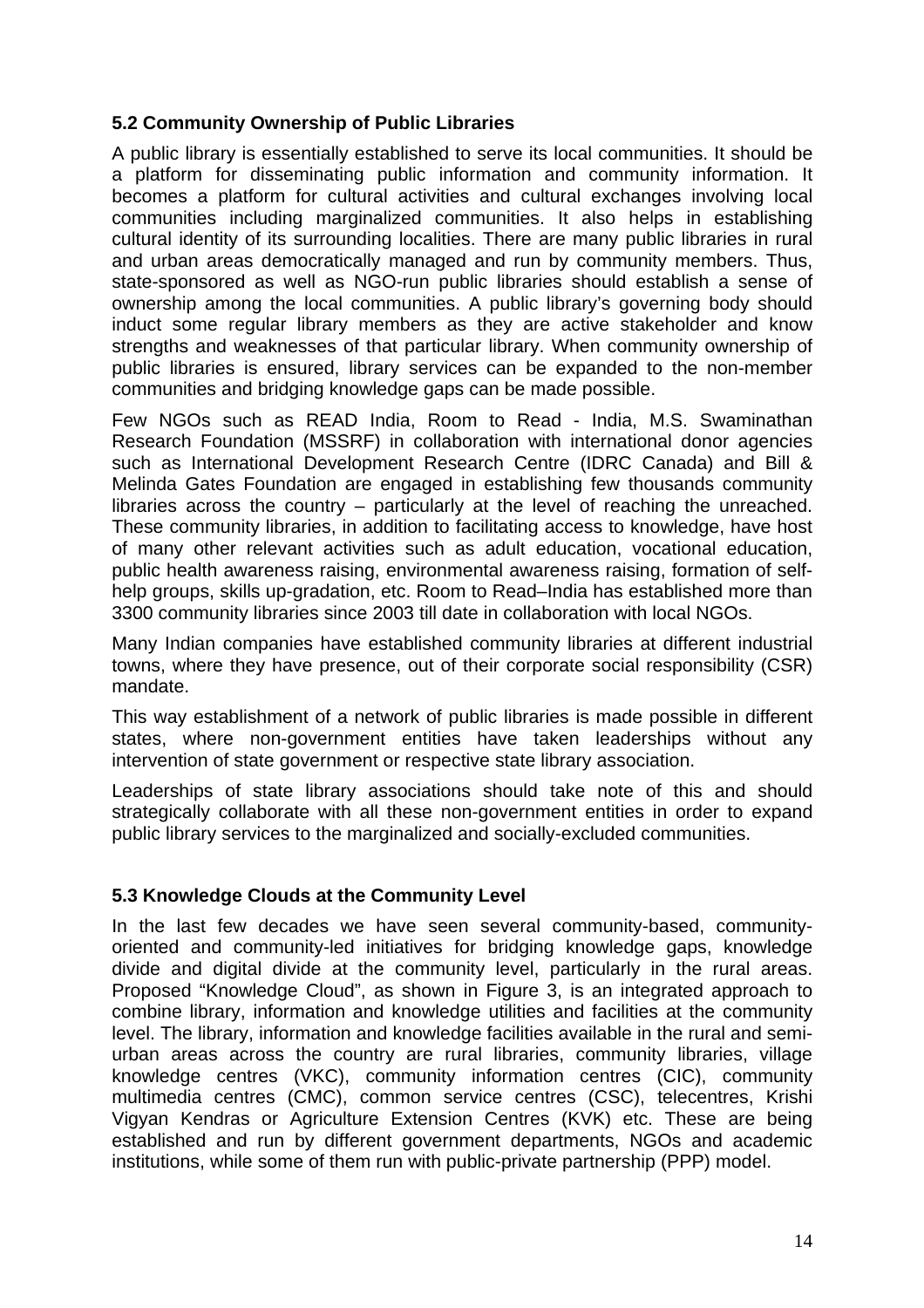

**Figure 3: A Knowledge Cloud integrating library, information and knowledge facilities at the community level** 

Every individual entity has distinct functionalities and mandates. The Knowledge Cloud maintains the individual entity's mandates and supplements the others. For example, if a village has a rural public library but missing services of other essential entities, the rural public library can enlarge its activities to that extend. Similarly, if a Krishi Vigyan Kendra is available in a village that does not have a rural public library, KVK can provide basic library services to the villagers. This way they can outreach public library services to the all common citizens living in rural and semi-urban localities. The Knowledge Cloud can develop a mechanism to borrow books from nearby libraries to be served through non-library entities such as tele-centre, CMC, CIC, KVK and CSC. This will provide a kind of inter-library loan services, although to be used by non-library entities and their clienteles. This way knowledge gaps at the community level can be bridged and all kind of facilities are optimally utilized. The knowledge clouds help in expanding information and knowledge ecosystem around the local communities, including marginalized communities in the country. The 'Knowledge Cloud' concept should be promoted during the library advocacy and campaign programme in order to reduce duplications of efforts of similar activities in the name of one or other and enhance opportunities for the communities they strived to serve.

## **6.0 Role of Professional Bodies in Library Advocacy in India**

Although library advocacy is relatively new concept in India, library associations along with eminent library professionals and academicians had been involved with various public policymaking and public library legislation initiatives across the country since the independence in 1947. Many state level library associations took active role in policy advocacy and campaign for systematic library development across the states. So far 18 Indian states have their public library legislations for establishing and maintaining public libraries across the respective state, including creating a hierarchy of state central library, district libraries and rural/community libraries. Here,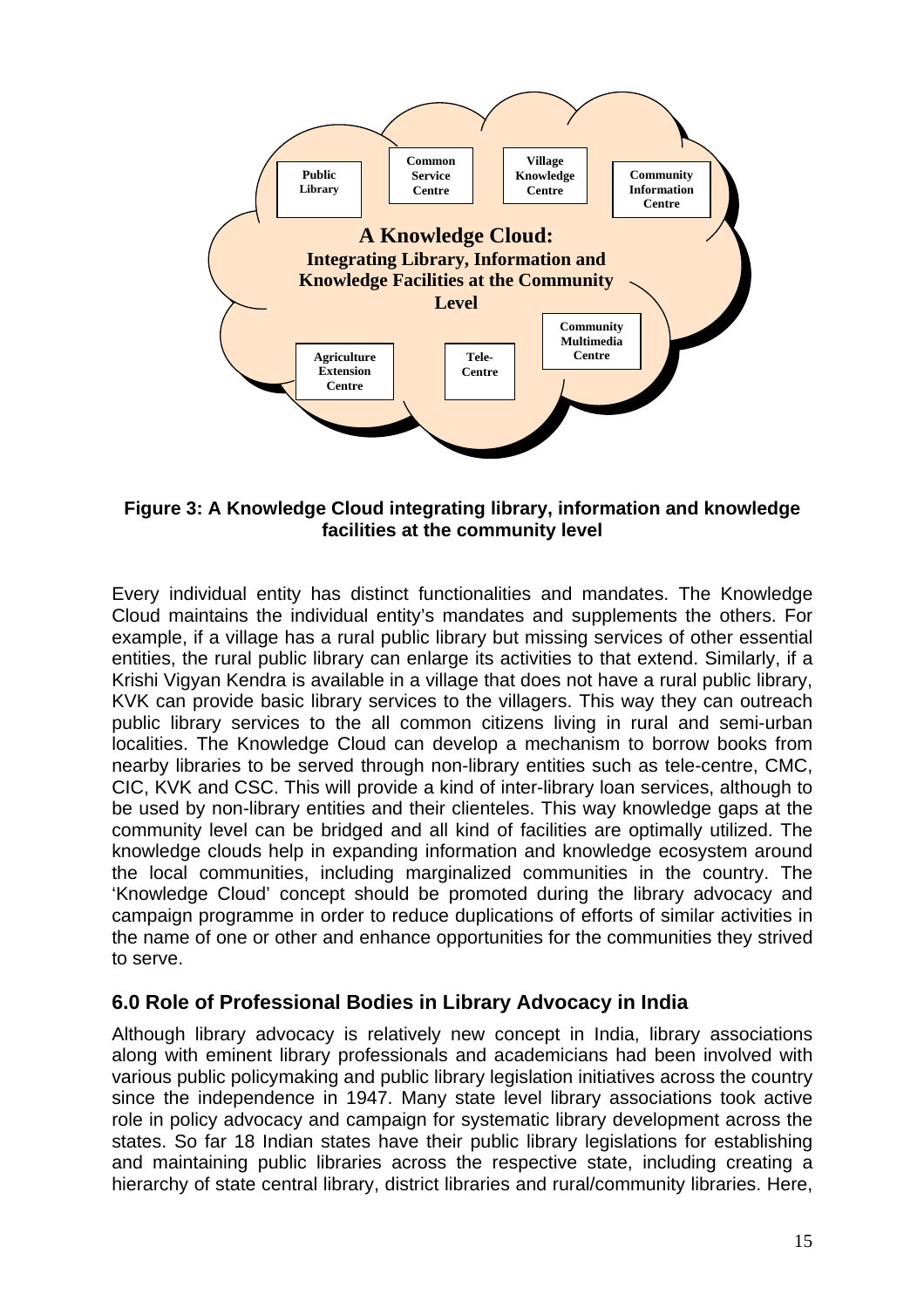state government generates necessary funding for public library development in the state through library cess and other kinds of taxes. Staff salary, library development and document procurement budget is met by the state government.

Unfortunately, out of 28 states only 18 India states (about 64.3%) have state public library acts, which is a formal recognition of responsibility taken by the respective state government. Table 3 shows a list of state governments having successfully passed public library act along with year of enactment.

Low penetration of public library services is inevitable in the states that do not have state public library legislations. These state governments are not taking enough interventions to bring inclusive knowledge society in the respective state, as public libraries facilitate access to knowledge and information to the local communities. This can also be seen as a failure of leadership of respective state library associations as well as national library associations for taking necessary initiatives of library advocacy, lobbying and campaign for state level public library legislations.

On the other hand some state governments, although having public library legislation in place and long traditions of public library movement, are not always giving proper attentions in terms of expanding public library services to neo-literates, lifelong learners, vocational learners and members of marginalized or excluded communities. Public libraries in some states stand more elitist to serve only privileged sections of population. There is a need for another kind of library movement for outreaching public library services to the first generation literates, school pass-outs as well as school dropouts from under-privileged sections. Leaderships of library associations need to collaborate with champions of other social movements for formulating appropriate strategies of library advocacy and campaign in the policy forums and legislative platforms.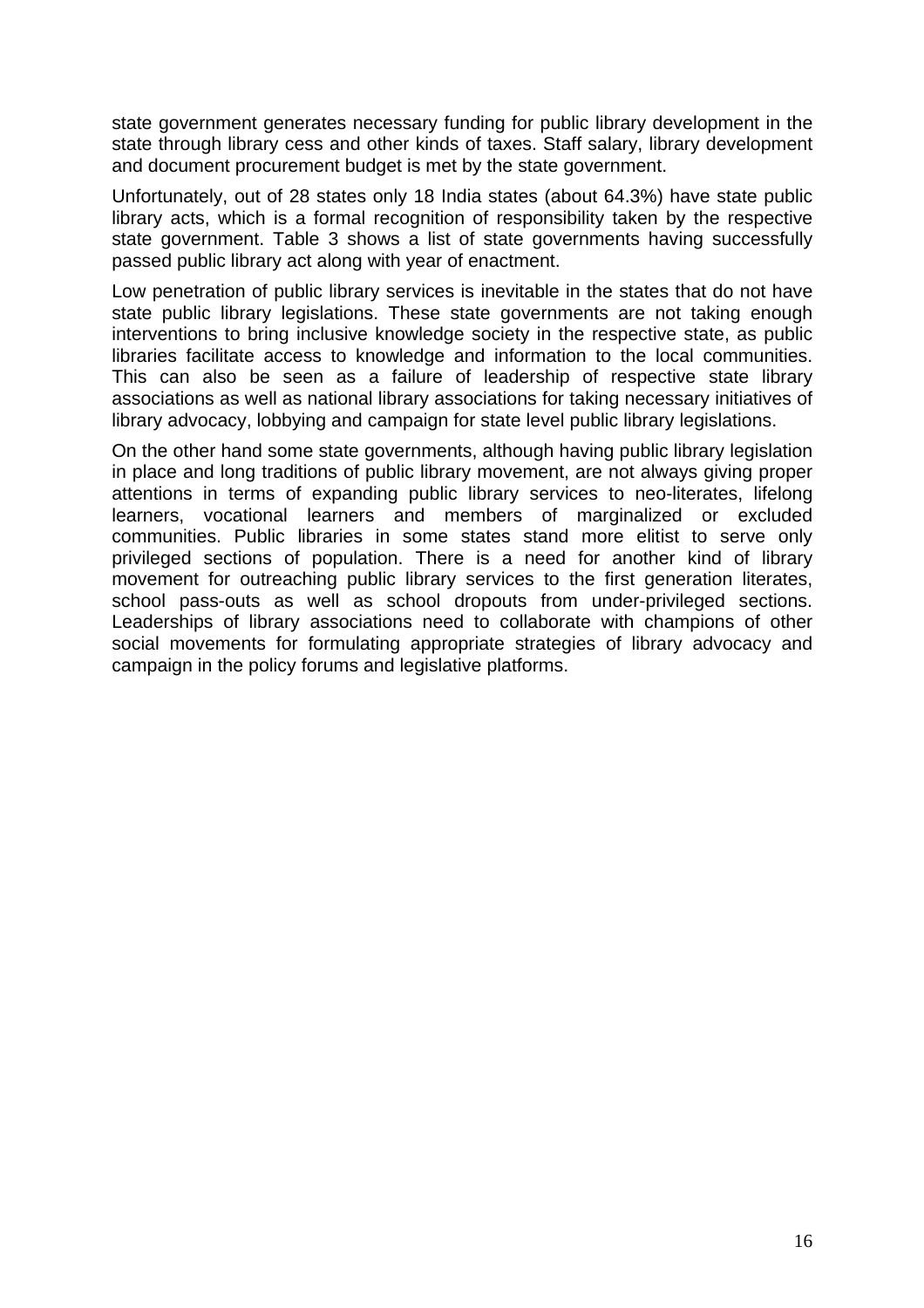| Name of Indian State                   | Whether having<br>public library<br>legislation in the<br>state | Year of Act |  |  |  |  |
|----------------------------------------|-----------------------------------------------------------------|-------------|--|--|--|--|
| <b>Tamil Nadu</b>                      | Yes                                                             | 1948        |  |  |  |  |
| Andhra Pradesh                         | Yes                                                             | 1960        |  |  |  |  |
| Karnataka                              | Yes                                                             | 1965        |  |  |  |  |
| Maharashtra                            | Yes                                                             | 1967        |  |  |  |  |
| West Bengal                            | Yes                                                             | 1979        |  |  |  |  |
| Manipur                                | Yes                                                             | 1988        |  |  |  |  |
| Haryana                                | Yes                                                             | 1989        |  |  |  |  |
| Kerala                                 | Yes                                                             | 1989        |  |  |  |  |
| Goa                                    | Yes                                                             | 1993        |  |  |  |  |
| Mizoram                                | Yes                                                             | 1993        |  |  |  |  |
| Gujarat                                | Yes                                                             | 2000        |  |  |  |  |
| Orissa                                 | Yes                                                             | 2001        |  |  |  |  |
| Uttarakhand                            | Yes                                                             | 2005        |  |  |  |  |
| Rajasthan                              | Yes                                                             | 2006        |  |  |  |  |
| <b>Uttar Pradesh</b>                   | Yes                                                             | 2006        |  |  |  |  |
| Chhattisgarh                           | Yes                                                             | 2007        |  |  |  |  |
| <b>Bihar</b>                           | Yes                                                             | 2008        |  |  |  |  |
| <b>Arunachal Pradesh</b>               | Yes                                                             | 2009        |  |  |  |  |
| Assam                                  | No                                                              |             |  |  |  |  |
| <b>Himachal Pradesh</b>                | <b>No</b>                                                       |             |  |  |  |  |
| Jammu and Kashmir                      | <b>No</b>                                                       |             |  |  |  |  |
| Jharkhand                              | <b>No</b>                                                       |             |  |  |  |  |
| Madhya Pradesh                         | <b>No</b>                                                       |             |  |  |  |  |
| Meghalaya                              | <b>No</b>                                                       |             |  |  |  |  |
| Nagaland                               | <b>No</b>                                                       |             |  |  |  |  |
| Punjab                                 | <b>No</b>                                                       |             |  |  |  |  |
| <b>Sikkim</b>                          | <b>No</b>                                                       |             |  |  |  |  |
| Tripura                                | No                                                              |             |  |  |  |  |
| <b>Total</b>                           | 18 out of                                                       |             |  |  |  |  |
| 28 states                              |                                                                 |             |  |  |  |  |
| Source: Indian LIS Professionals, 2010 |                                                                 |             |  |  |  |  |

## **Table 3: Indian States having Public Library Legislation**

## **6.1 Limitations of Library Advocacy in Indian Context**

The author has identified several limitations of library advocacy and campaign work towards achievement of universal access to knowledge and information through a network of public libraries and academic libraries in India. Some of the limitations are enumerated below based on personal reflections of a few library professionals in India:

a) It is being observed that various social movements such as Right to Information (RTI), Right to Education, MDGs, Food Security and Education for Sustainable Development (ESD) have strong leaderships in terms of their of lobbying, campaign, advocacy and outreach skills in order to reach political consensus on these burning issues. They also have strong negotiation skills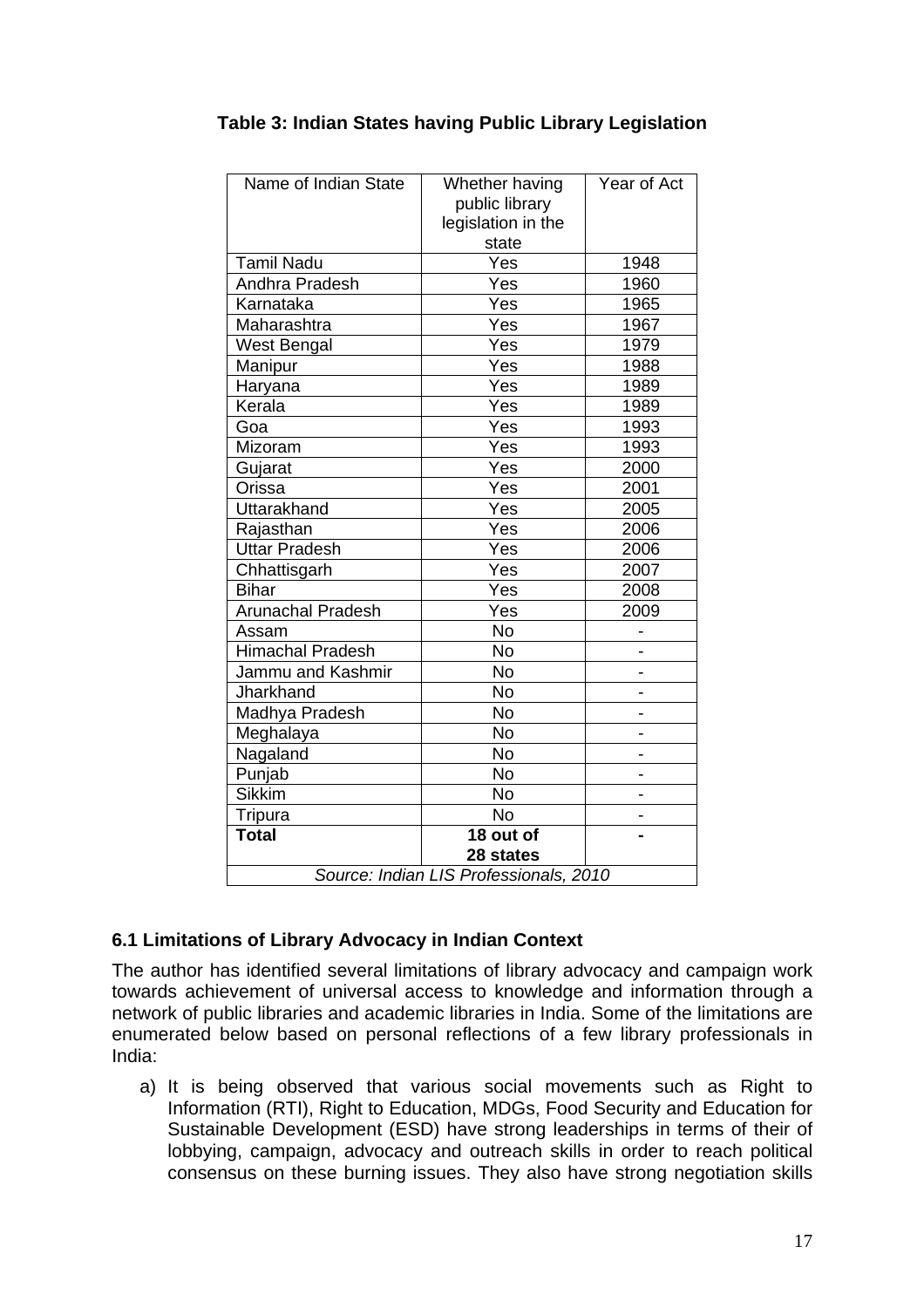to deal with the policymakers, legislators, politicians and bureaucrats who are responsible for policy formulation, programme design and implementation in the country and states. These social movements have created a dedicated team of activists in their respective field – who are engage with the grassroots-level practitioners and beneficiaries at one side and policymakers, national planners and bureaucrats on the other side. National and state library associations do not have a dedicated team or working group on library advocacy to lobbying and campaigning with the governments and enterprises for the betterment of library services across the country. Voices of national and state library associations are un-heard at the national and state-level policy forums or national planning commission or state planning boards leading to diminishing of dreams of thousand of book lovers, friends of libraries and library professionals. The new leaderships in library associations should learn the necessary skills of lobbying, campaign, advocacy, outreach and negotiations from the activists and champions of other social movements.

- b) Leaderships of most state and national-level library associations are drawn from academicians, academic and special librarians. Librarians working in public libraries are under-represented in the boards of library associations leading to becoming a voiceless face of the profession. There is no active library association for public libraries in existence at the state-level and national level. This situation creates a void for their causes such as professional development, status and service conditions. There should have induction of public librarians on the boards of national and state library associations in order to bring their voices to policymaking and national planning exercises for strengthening public library services across the country.
- c) There are few library advocacy civil society groups in existence in the country. The civil societies were the backbone of many social movements including Right to Information (RTI) and Right to Education movements. If strengthened, library advocacy civil society groups could bring ICT-enabled public library services as well as new public library facilities at the grassroots level across the country with increased supports from the corporations and international donor agencies. This segment can be explored more and civil societies to be attracted in innovative library advocacy programmes in partnership with existing library associations.
- d) Instead of pressurising and lobbying with state and union governments to strengthen public library services and facilities across the country, present leaderships of few state library associations, having close associations with ruling parties of the states, are engaged in negative advocacy against the public and school libraries. For example, there was an instance of downgrading professional status of public libraries' librarians and school librarians to make it at par with clerical cadres at the time of recent pay revision, earlier which was at par with the school teachers. This was done in a state in eastern India in consultation with the respective state library association. This kind of negative advocacy is not only harming professional career of public and school librarians in the respective state, but also budding and student library professionals are demoralised since they are losing their voices and respect within the society.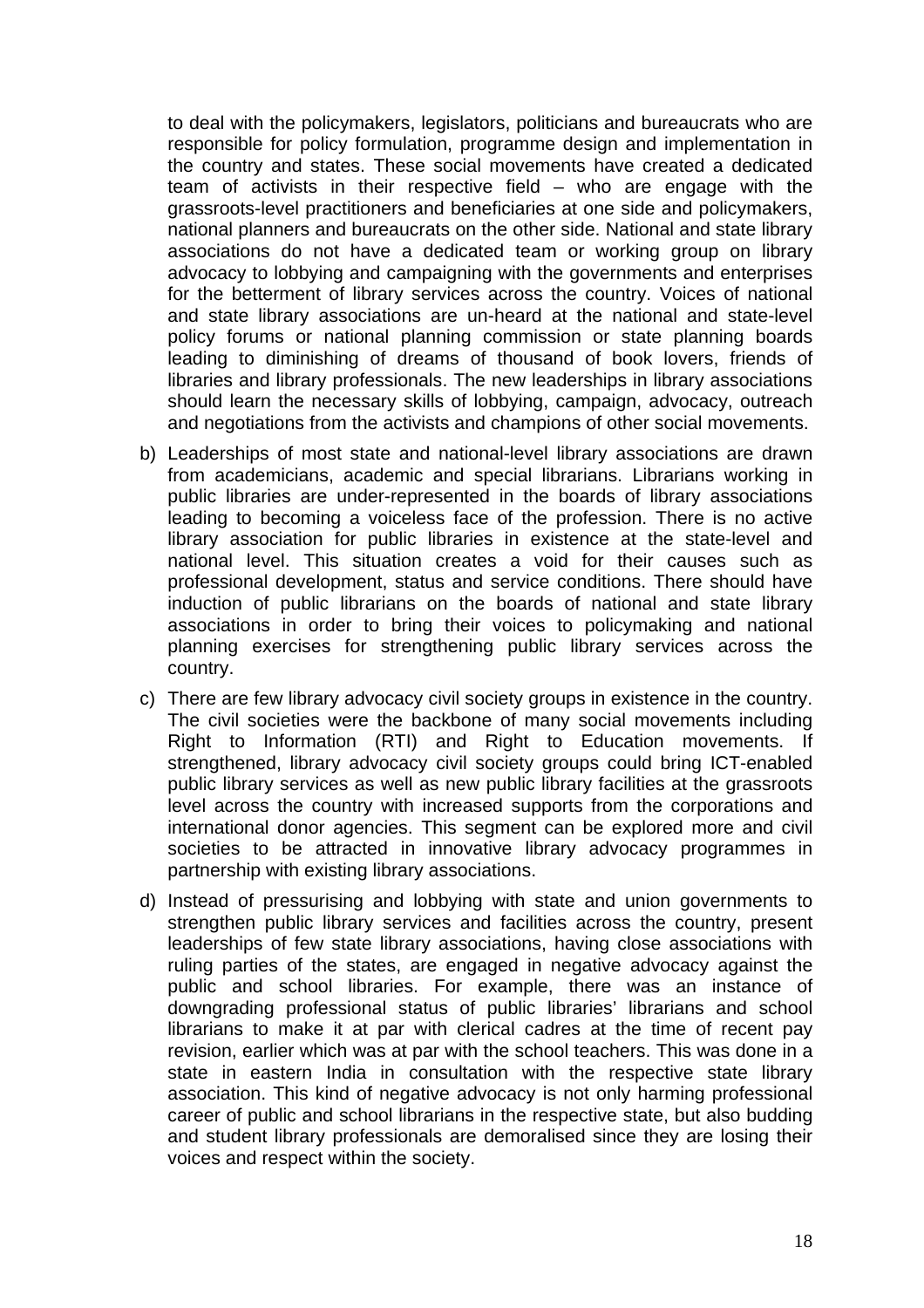## **7.0 Conclusion**

Emerging and globalized knowledge economy in India has created new opportunities to young generations. Concepts like education for sustainable development and inclusive education have created an atmosphere for inclusive growth and development, including empowerment of women and marginalized communities. Although India has achieved economic sustainability and growth due to good performance of some industrial sectors, many types of indicators such as human development index, e-readiness index and social development indicators are not very favourable to India's public policy frameworks.

Former President of India Dr. A.P.J. Abdul Kalam coined a term "Providing Urban Amenities in Rural Areas" (PURA), which is now essence of the India's inclusive growth strategies and as a building block for inclusive knowledge societies in India [Abdul Kalam, 2000]. PURA supplements several social missions such as 'Information for All', 'Education for All', 'Health for All', 'Every Village a Library/ Knowledge Centre', 'No School without a Library', which have been thrusts for the United Nations, Government of India and policy advocacy groups. Now leaderships of state and national library associations need to tap the existing enabling environment of public policymaking.

Changing realities of twenty-first century and changing global orders need to be taken seriously to understand new dimensions of social movements and social changes [Murthy, 2009]. Expansion of boundaries of human capitals and social capitals can create global opportunities to hitherto voiceless and less-visible communities. Thus new-age library advocacy in India needs further collaboration with champions of social movements. Eminent living social thinkers and promoters of knowledge economy in India, namely, Dr. A.P.J. Abdul Kalam, Mr. Sam Pitroda, Prof. M.S. Swaminathan. Mr. Nandan Nilekani and Dr. N.R. Narayana Murthy, can be made brand ambassadors for library advocacy programmes in India. This will definitely boost visibility and popularity of agendas of library advocacy programmes across the country.

## **Acknowledgement**

The author is grateful to the IFLA and FOBID, the Dutch Federation of Library and Information Associations, for a generous travel grant to facilitate author's participation in the deliberations of IFLA 2010. .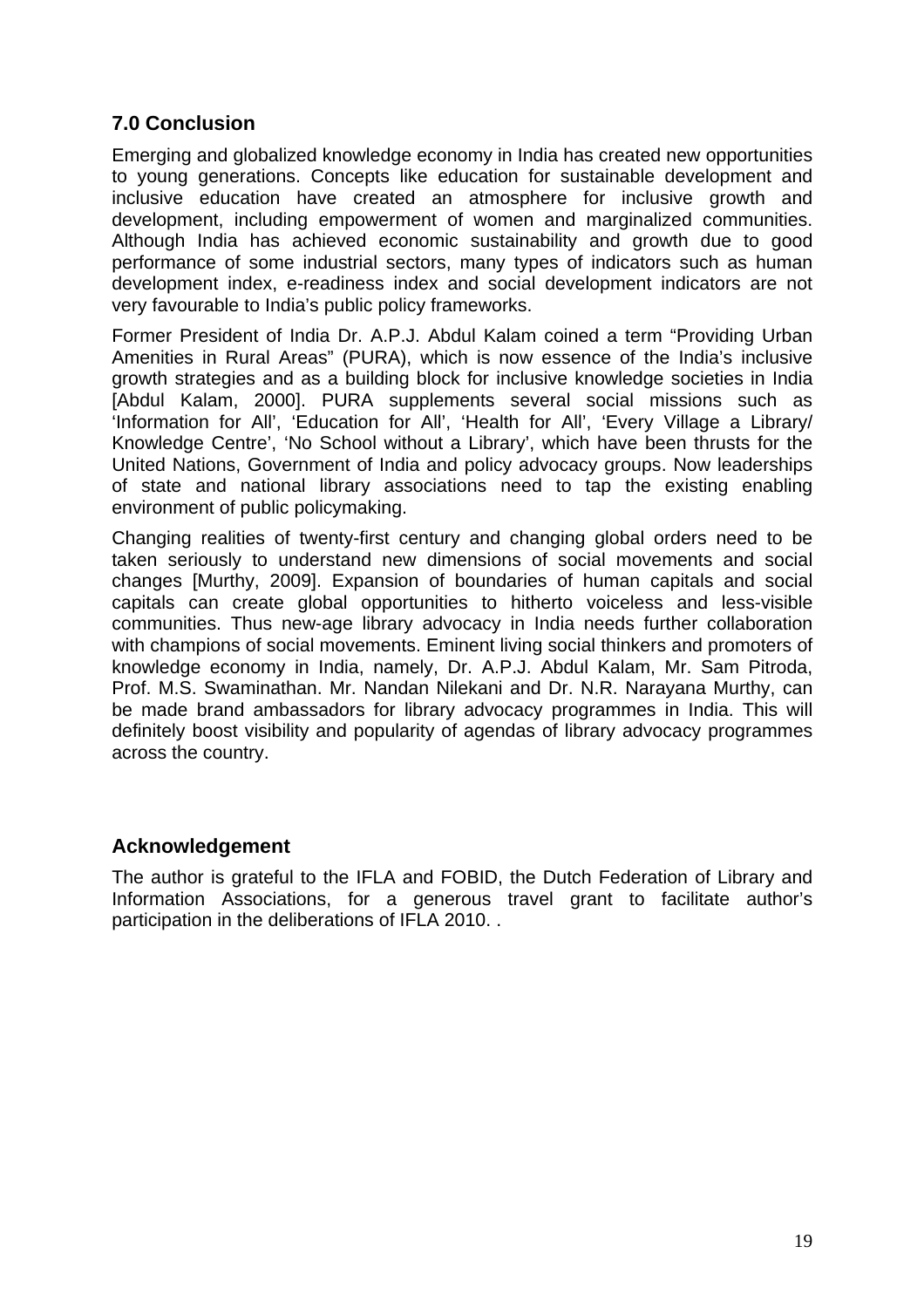## **References**

- 1. Abdul Kalam, A.P.J. and Rajan, Y.S. (2000). *India 2020: A Vision for the New Millennium*. New Delhi: Penguin Books India.
- 2. Dasgupta, Kalpana (2007). *The National Knowledge Commission and Libraries: A Vision for the Future*. New Delhi: Delhi Library Association. Available at http://www.dlaindia.org/srr7.htm, accessed on 1 February 2010.
- 3. Daum, Marilen and Seth, Renu (eds.) (2008). *Libraries on the Agenda!: Executive Summary of Workshop Results emerging from the International Seminar*. New Delhi: Max Muller Bhawan. Available at www.knowledgecommission.gov.in/downloads/documents/IntSeminar\_Libraries.p df, accessed on 1 February 2010.
- 4. Delhi University Library System (2009). *Globalizing Academic Libraries: Vision 2020 – Report on the International Conference of Academic Libraries 2009*. Available at http://crl.du.ac.in/ical09/Report%20on%20ICAL-2009.pdf, accessed on 1 February 2010.
- 5. Indian LIS Professionals (2010). *Library Legislation in India [discussion threads]*. Available at http://lislinks.ning.com/forum/topics/library-legislation-in-india, accessed on 1 July 2010.
- 6. Murthy, N.R. Narayana (2009). *A Better India, A Better World*. New Delhi: Penguin Books India. www.penguinbooksindia.com/betterindiabetterworld
- 7. Nilekani, Nandan (2009). *Imagining India: Ideas for the New Century*. New Delhi: Penguin Books India. http://imaginingindia.com/
- 8. Press Information Bureau (2007). Setting up of National Commission on Libraries. Available at http://pib.nic.in/release/release.asp?relid=25599 accessed on 1 February 2010.
- 9. Pyati, Ajit K. (2009). Public library revitalization in India: Hopes, challenges, and new visions. *First Monday*, 14 (7-6). Available at http://firstmonday.org/htbin/cgiwrap/bin/ojs/index.php/fm/article/viewArticle/2588/2 237, accessed on 1 February 2010.